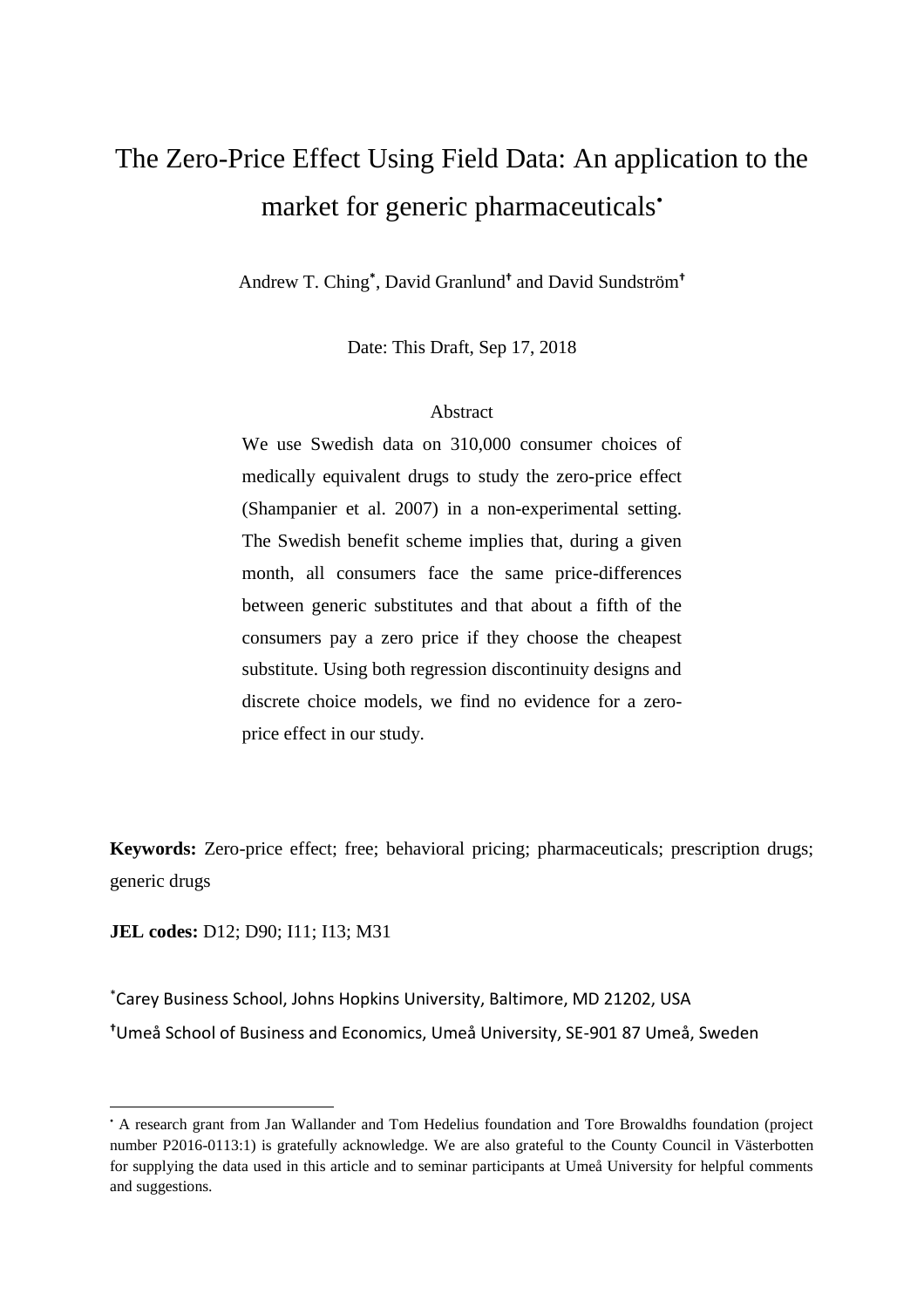## 1. Introduction

In an experimental setup, Shampanier et al. (2007) find intriguing experimental evidence of a zero-price effect, i.e., they find evidence consumers attach significantly higher benefits to products at zero price and it cannot be explained by standard cost-benefit analysis. However, they note that "[…] it remains an open question whether the zero-price effect occurs when the decisions involve larger sums of money and more important decisions." (Shampanier et al., 2007, p. 754). Our paper addresses this open question using Swedish register data on purchases of pharmaceutical prescription drugs.

From a practical perspective, the zero-price effect is important to study since zero copayments and zero coinsurance rates in insurances is used and possibly can be an effective tool to affect consumers' choices. For example, the Affordable Care Act requires new health plans to offer certain preventive services at no cost and some Medicare Part D prescription drug plans offer generics without coinsurances, i.e. without out of pocket costs (Hoadley et al., 2012). Knowledge about the zero-price effect and state dependence is also important from a marketing perspective, e.g. to predict the long-run consequences of offering free trials.

Also from a theoretical perspective, it is interesting to study the zero-price effect. According to standard consumer theory a consumer will choose the option with the highest cost-benefit difference when making a choice. That is, when choosing between goods Y and X, Y will be chosen if  $V_Y - P_Y > V_X - P_X$ , where  $V_i$  and  $P_i$  denote the consumer's valuation and the price of good *i*, respectively. Now, assume that  $P_X < P_Y$  and that both prices are reduced by the amount  $P_X$ , i.e. the prices change from  $[P_X, P_Y]$  to  $[0, P_Y - P_X]$ . A zeroprice effect has occurred if a consumer, who without the price cuts would have chosen  $Y$ , now chooses good X. This implies that the zero-price of good X induces some additional value  $\alpha$ to the good, i.e., now  $V_Y - (P_Y - P_X) < V_X + \alpha$ .

Shampanier et al. (2007) find evidence of a positive  $\alpha$  through a series of experiments. Their experiments are based on hypothetical as well as real choices of different chocolates, and Amazon gift cards, and for hypothetical choices about flat-panel televisions. After they established the zero-price effect they provided three different psychological explanations for the effect: social norms (free goods may invoke norms of social exchange as compared to market norms), mapping difficulty (people may have difficulty mapping the utility they receive from consumption into monetary terms) and affect (options with no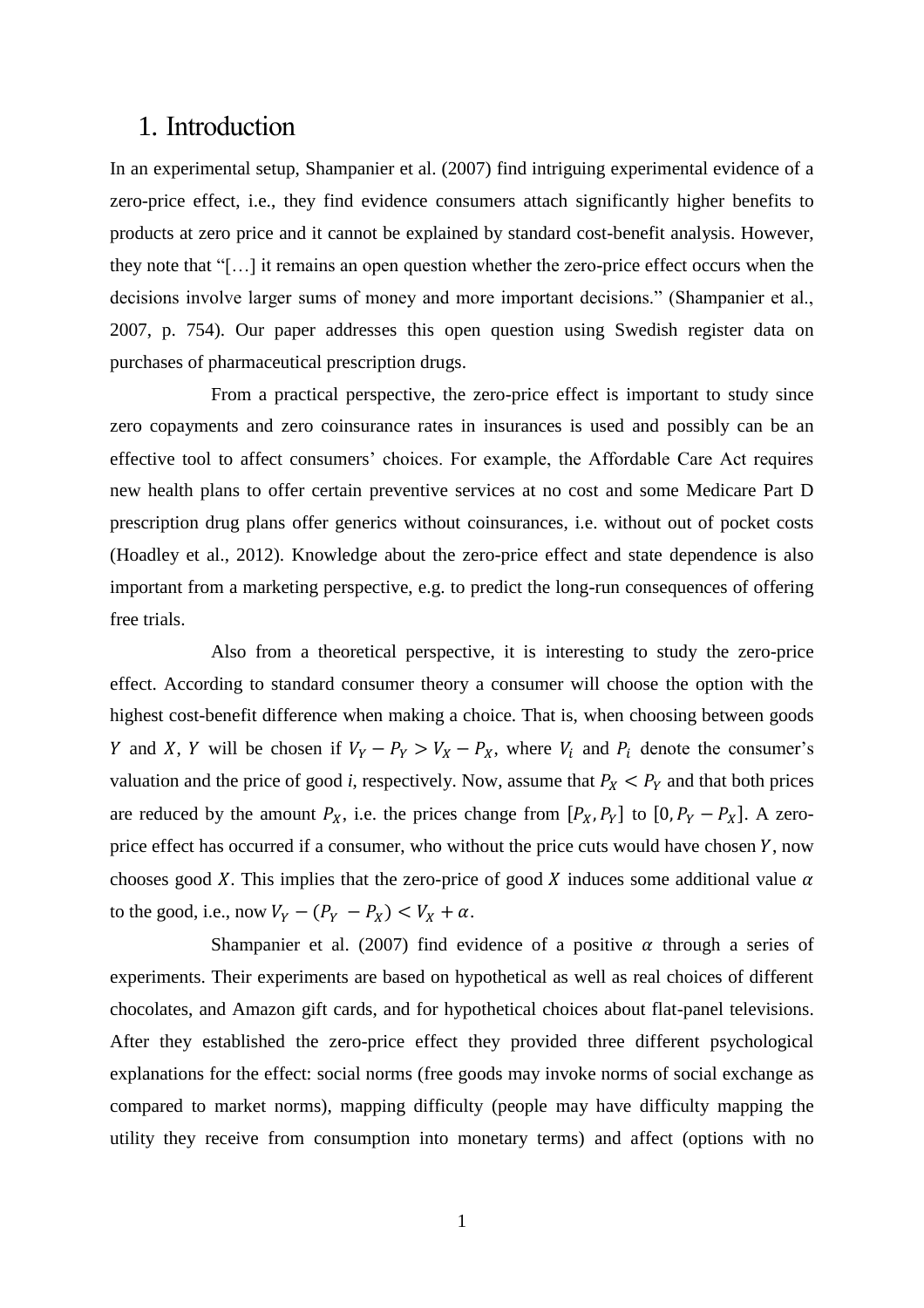downside can invoke positive affective behavior). Their results are consistent with affect being the main cause for the zero-price effect.

Hossain and Saini (2015) confirms the result of Shampanier et al. (2007) for the hedonic<sup>1</sup>, affect-rich, goods chocolate by asking students to make hypothetical choices in an online study. However, they found no zero-price effect for packed sugar which they view as utilitarian, affect-poor, goods. These and other results of Hossain and Saini suggest that the zero-price effect primarily affect the choice among hedonic products. Since prescription pharmaceuticals clearly can be viewed as utilitarian goods, it is not clear if we would find zero-price effect.

Nicolau and Sellers (2012) found a zero-price effect in an experiment where participants made hypothetical choices among hotels, with or without breakfast, and where the price of breakfast on the cheaper hotel was reduced to zero. That is, the zero-price effect can also apply to multicomponent contexts where consumers still must pay a positive price for one component, in their case the room. Also Baumbach (2016) found evidence of a zero-price effect in a multicomponent experiment, but she did not find a statistically significant zeroprice effect in a high-price single component context, possibly because of relatively small sample sizes.

However, all of these studies test the zero-price effect in experimental settings. To our knowledge, our study is the first which uses field data to test the zero-price effect. In our setting, the Swedish benefit scheme for prescription drugs provides an opportunity to study the zero-price effect using field data. For drugs included in the scheme, a reference price is set equal to the price of the cheapest available substitute product. Consumers pay a share of this reference price, plus the entire price difference if they choose a more expensive product. The share paid of the reference price is decreasing in the consumer's accumulated expenditure within the benefit scheme during a 12-month period. In the first coinsurance bracket, consumers pay 100% of the reference price, then 50%, 25%, 10%, and finally 0% in the last coinsurance bracket. Irrespective of coinsurance bracket, consumers choosing another product than the cheapest one pay the full price-difference. Hence, consumers in the 0% bracket face the same price difference between substitute products as other consumers, but for them the price of the cheapest product is zero. More importantly, manufacturers need to go through a price bidding process each month. Not knowing what bid their competitors will submit, the uncertainty of the bidding process introduces randomness about which generic

<sup>&</sup>lt;sup>1</sup> See Khan, Dhar, and Wertenbroch (2005) about classification of good and services as hedonic or utilitarian.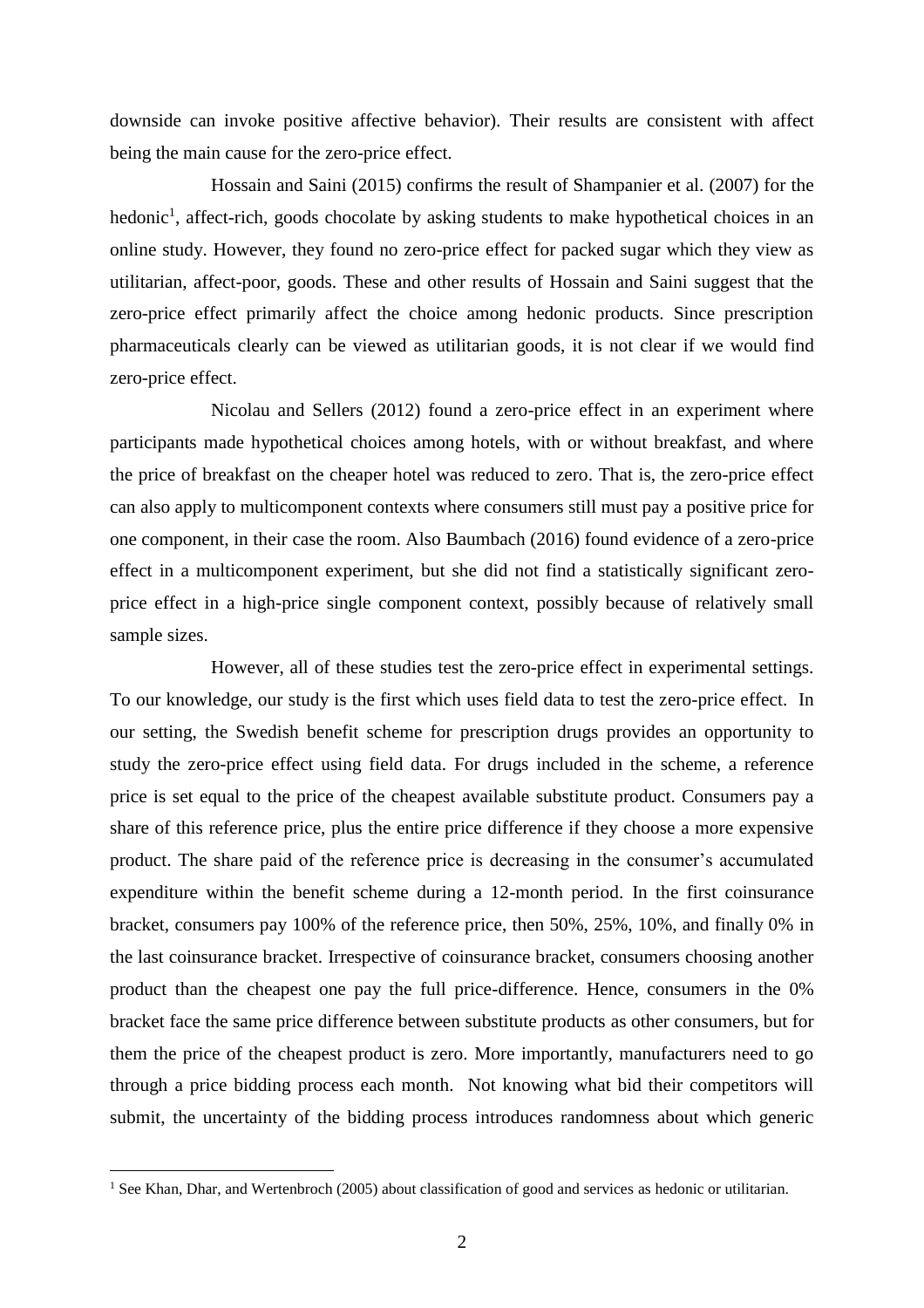drug is the lowest price product of the month. Intuitively, for consumers who are in the 0% bracket, which drug they pay zero price could change from one period to another. Moreover, consumers who are in the 10% bracket pay very low price (close to zero) to obtain the cheapest price generic drug. Furthermore, consumers who have just to reach the accumulatedexpenditure threshold for the 0% bracket should be similar to those in the 10% brackets that are close to reaching the threshold. The institutional setting provides us with the data variation to test for a zero-price effect using both regression discontinuity designs and discrete choice models.

A priori, we expect that the zero price effect should be very significant in this market. This is because generic drugs are certified to be bio-equivalent. Hence, we expect generic drugs should have very little horizontal differentiation. Unlike the previous studies which always test products with different vertical quality level, the true quality of generic drugs should be much closer to each other. Generic drugs also hardly use advertising to create brand loyalty. Descriptive statistics show that the market share of buying the cheapest product is indeed significantly larger in the 0% coinsurance bracket than in the 10% bracket, which is consistent with a zero-price effect. However, a regression discontinuity setup based on 310,000 prescriptions close to the cut-off between the 10% bracket and the 0% bracket, shows that this difference is caused by the share increasing continuously in the consumer's accumulated expenditure. This correlation could be caused by accumulated expenditure being correlated with factors like age, health and consumption history, which in turn affect the preference for different products. Finally, estimations of discrete choice models controlling for observed and unobserved heterogeneity show that the probability to buy the cheapest product is not significantly larger for consumers who get this product for free.

The paper is structured as follows. In the next section, we describe the institutional settings for the prescription drugs in Sweden, while Section 3 presents the data including comparisons of market shares across coinsurance brackets. In Section 4 we describe our regression discontinuity setup and present the results from this analysis. Then, Section 5 displays the empirical specification and results for the discrete choice modelling. Finally, our conclusions are presented in Section 6.

## 2. Institutional Setting

All Swedish residents are covered by a mandatory and uniform pharmaceutical benefit scheme. For costs included in the benefit scheme, a consumer pays 100% up to and including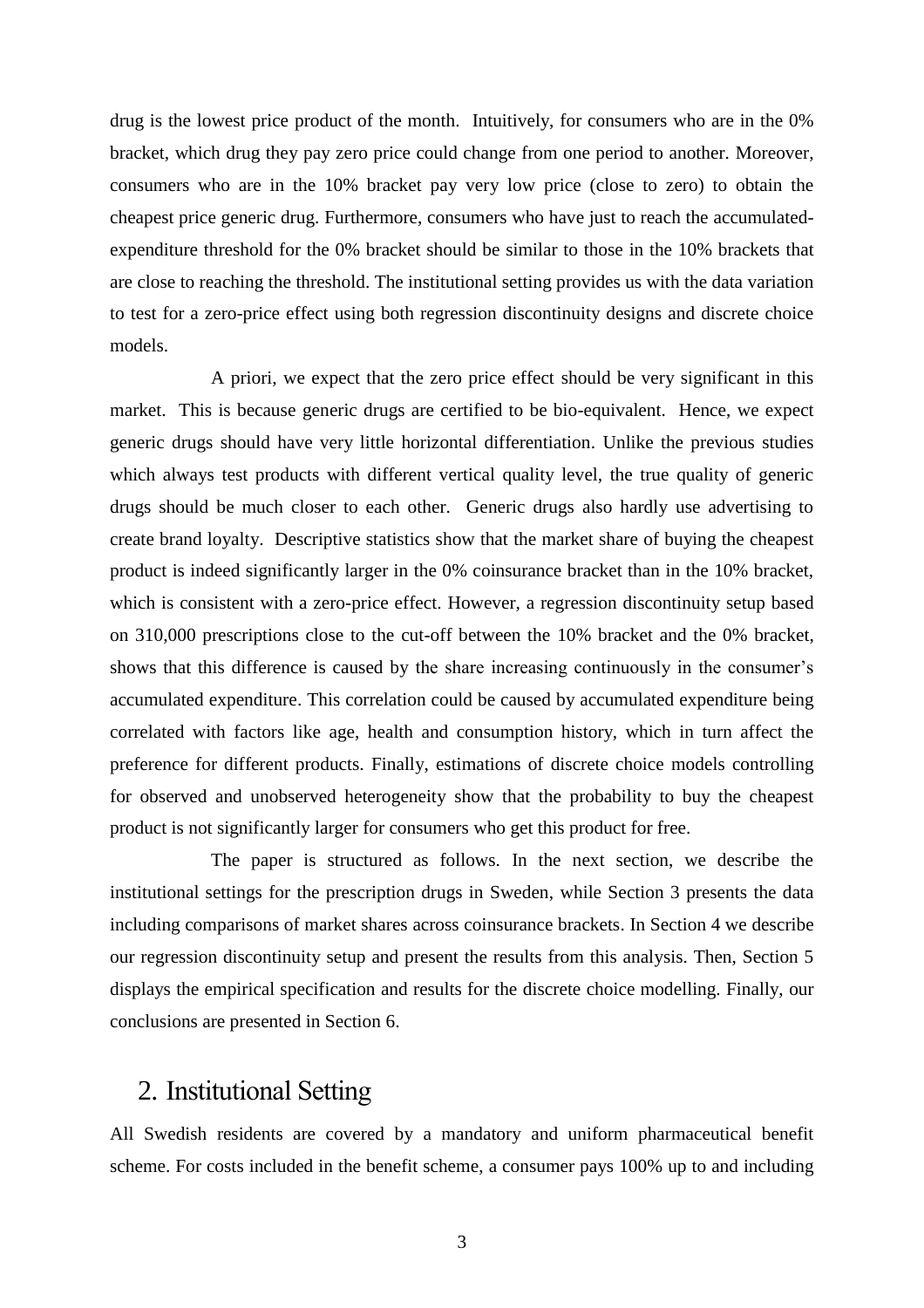1,100 Swedish crowns (SEK, approximately USD 124) of accumulated expenditures within the benefit scheme for all her drugs during a 12-month period and we refer this to bracket 1. Then, the consumer pays 50% of the cost in the second bracket ranging from SEK 1100 to 2098.8; 25% from 2098.8 to 3900.6 in bracket 3; and 10% from 3900.6 to 5398.8 in bracket 4, and thereafter the consumer is in bracket 5, where the coinsurance rate is zero. These figures are for 12-months periods starting 2013-2016 and the uneven number is the consequence of that the values, since 2013, are related to an index. The widths of coinsurance brackets were nearly identical for 12-months periods starting in 2012, but lower before that.<sup>2</sup>

A generic substitution regulation requires pharmacy personnel to inform consumers whether cheaper substitute products are available. The obligation is waived if the physician indicated on the prescription that no substitution should be allowed for medical reasons or if the pharmacist has reason to believe that the consumer would be adversely affected, e.g., because the low-cost alternative has a package that is difficult to open for some. Physicians and pharmacists only opposed substitution for a few percentage points of the prescriptions and in these cases the entire cost of the prescription is included in benefit scheme and subject to the coinsurance rates described above. If consumers choose to buy another product instead of the cheapest available, the entire addtional cost will be charged to them.

Only products within narrowly defined exchange groups, which have the same combination of active substance, form of administration, and strength, and nearly identical packet size<sup>3</sup>, are considered substitutes. Thus, consumers choose between bioequivalent products, but the drugs can include different inert ingredients and differ in color and shape. Olsson et al. (2015) report that 29 percent of the consumers in Sweden have low trust in the bioequivalence of exchangeable products and Granlund and Rudholm (2012) reported that 17% of consumers that was not prescribed the cheapest product paid extra to avoid substitution to this product. These results show that at least some consumers do not consider exchangeable products to be identical.

In 2009, the interpretation of lowest-cost available generic was changed from the lowest-cost product *at the local pharmacy* to the lowest-cost product *in the market as a whole* (i.e., in Sweden). To allow pharmacies to clear excess inventory, pharmacies are also

<sup>&</sup>lt;sup>2</sup> For 2012, the differences were that the 25% and 10% brackets were for costs between SEK 2100 and 3900, and 3900 and 5400, respectively. For insurance periods starting April 1, 2003- December 31, 2011, consumers paid all cost up to SEK 900 per 12-month period, 50% of the cost for SEK 900-1700, 25% for 1700-3300, and 10% from SEK 3300-4300.

<sup>&</sup>lt;sup>3</sup> Packet size is allowed to vary slightly; for example, substitution will be made from a 30-pill package to a package in the 28–32-pill range.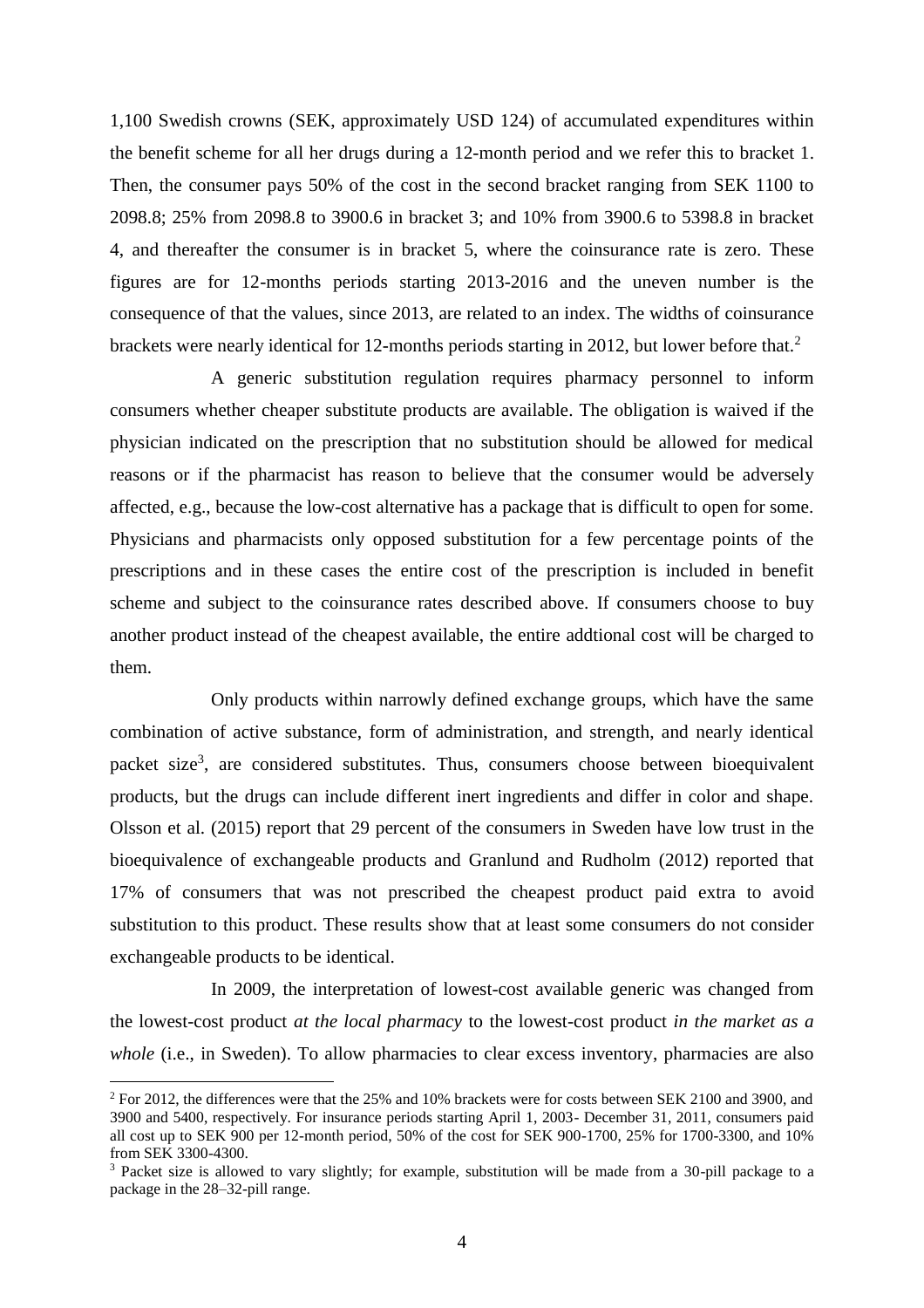allowed to sell the product that was cheapest in month  $m - 1$  during the first 15 days of month  $m$  without additional cost to the consumer (Dental and Pharmaceutical Benefits Agency, 2009).

Firms wanting their product to be included in the pharmaceutical benefit scheme must submit their price bids for month *m* to Dental and Pharmaceutical Benefits Agency (DPBA) in month *m-2*. Firms bid in prices that are uniform across Sweden and include transport to the pharmacies. Prices not exceeding the highest price within the exchange group the previous month are always approved by the DPBA. During month *t-1*, DPBA announces all purchase prices and the retail pharmacy prices, which are set with a simple algorithm that to the purchase price adds a margin that is continuously increasing in the pharmacy purchase price. At the same time, DPBA also announce which products that have the lowest price per pill in their exchange groups and hence should be sold without additional costs to the consumers. It can be profitable for firms that want their product to be the lowest-cost product to apply mixed pricing strategies in order to make it hard for competitors to predict their prices. 38% of generic products have a different price than the preceding months and the price differences are often large (Granlund and Bergman, 2017). 80% of the products in our sample were the lowest-cost product at least one month.

The rules of the benefit scheme imply that additional cost, caused by consumers not choosing the cheapest available product, does not count towards the cut-off points that determine the coinsurance bracket. Therefore, consumers' choices between substitute products do not affect which bracket the consumer is in. However, if they choose not to fill a prescription, it may delay their transition to brackets with lower coinsurances. The coinsurance rates are also related to the general health status of the consumers, since those with relative good health are more likely to receive only a few prescriptions per year. Therefore, they are less likely to reach the zero-coinsurance bracket.

### 3. Data

The data used in this paper is provided by the County Council in Västerbotten, Sweden. It contains 2,981,745 observations of non-narcotic pharmaceuticals filled by adult inhabitants of the county of Västerbotten from September 2010 to December 2013 that are exchangeable according to the Medical Product Agency and for which there is no uncertainty about which exchange groups products belongs to. We exclude 3,186 observations in exchange groups and month where no product is sold in the first 15 days of the month and drop 41,517 observations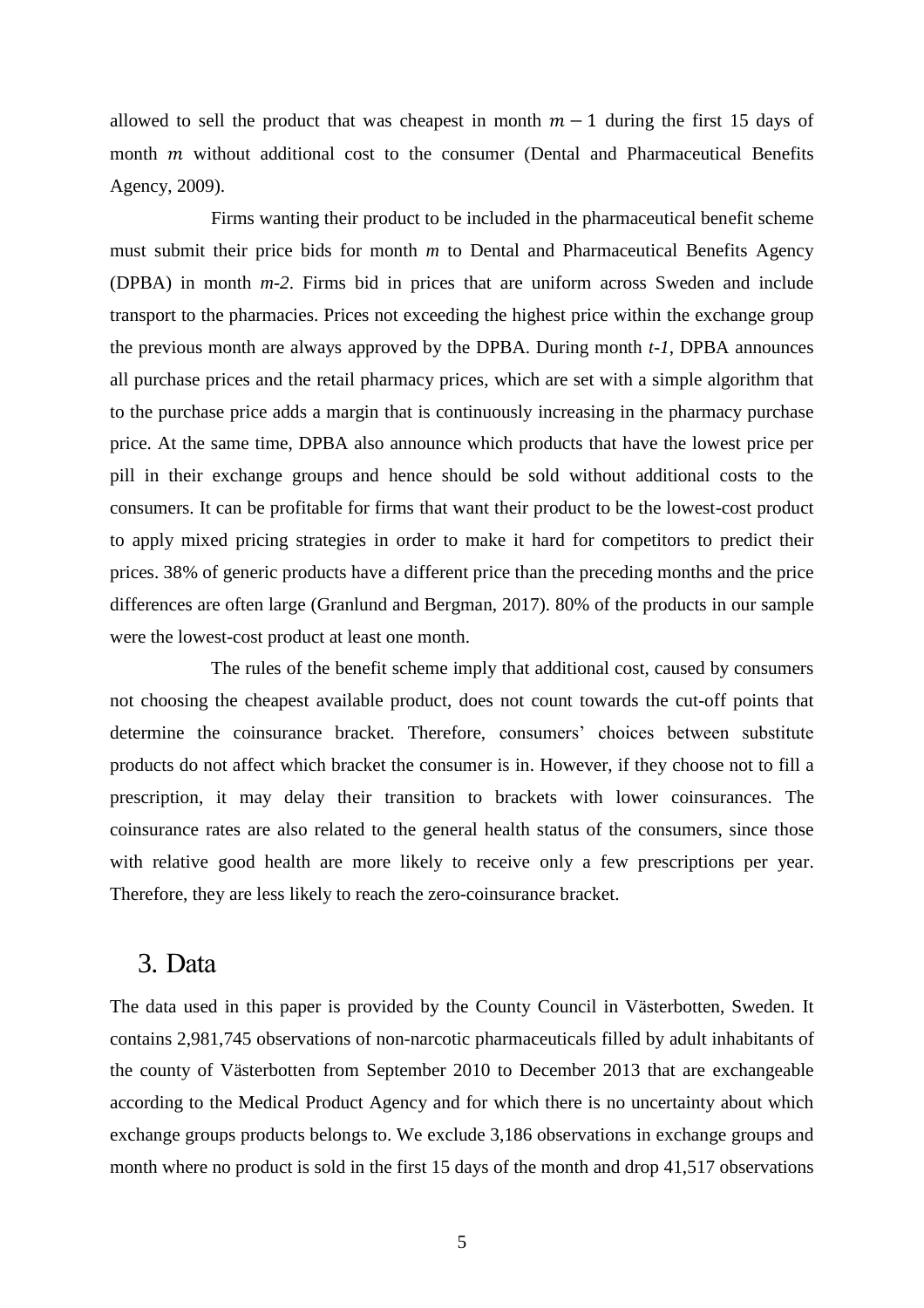where the consumer is not identified, since we cannot calculate the consumers' positions in the benefit scheme for these observations. <sup>4</sup> Then, we exclude 928,747 prescriptions that are for individualized dosage bags. 75% of these prescriptions are for consumers 75 years old or older and each bag contains all pharmaceuticals that a particular individual need to consume at one specific time. We also exclude 59,549 prescriptions when physicians and 60,740 prescriptions when pharmacist opposed substitution, since consumers have no choices in these cases. Finally, excluding 5,164 prescriptions with a possible error in the accumulated expenditure exceeding SEK 5, leaves us with 1,882,842 prescriptions in 606 different exchange groups and 15,096 exchange group\*month combinations.

Table 1 shows the prescriptions in the final sample are distributed over different coinsurance brackets. Here, the 0% bracket is divided in three parts: brackets 5a, 5b and 5c containing consumers with, respectively, less than SEK 2000, SEK 2000 to SEK 4000, and more than SEK 4000 of expenditures with 0% coinsurance during the current insurance period. This division gives one bracket, 5a, in which consumers could be expected to be about as comparable to those in bracket 4, in terms of health and experience of pharmaceuticals, as those in bracket 4 are to consumers in brackets 2 and 3. In column two of Table 1 we restate the coinsurance rates and in columns three and four we restate the range of accumulated expenditures for consumers in each bracket whose insurance period started 2011 or earlier and 2012, respectively. Remember, that ranges for insurance periods starting 2013-2016 are nearly identical to those starting 2012. In columns five and six, we report for each bracket the percentage of the prescriptions and number of prescriptions, respectively, for which the first part of the expenditure falls in the bracket, e.g. a purchase with say a 5% coinsurance due half the cost falling in the 10% bracket and half in the 0% bracket is reported in the 10% bracket. Then, in column seven we ignore prescription with cost in several brackets and report for each bracket the number of prescriptions for which the cost covered by the benefit scheme falls entirely into the bracket.

Table 1. Distribution of prescriptions across coinsurance brackets

| Bracket Coins. | Interval of acc. exp. for  | Prescriptions with cost | Prescriptions with all |
|----------------|----------------------------|-------------------------|------------------------|
| rate           | insurance periods starting | starting in bracket     | cost within bracket    |

<sup>4</sup> Most of these are from the billing month October 2011, when there was an error done when creating the consumer identifier which affected all observations. Using information on year and month of birth, gender, municipality, preferred health center, and place in the benefit scheme, we have been able to identify to which consumer half of the observations from this month belongs to. Details on how this is done, and how consumers' positions in the benefit scheme are calculated, are available from the authors upon request.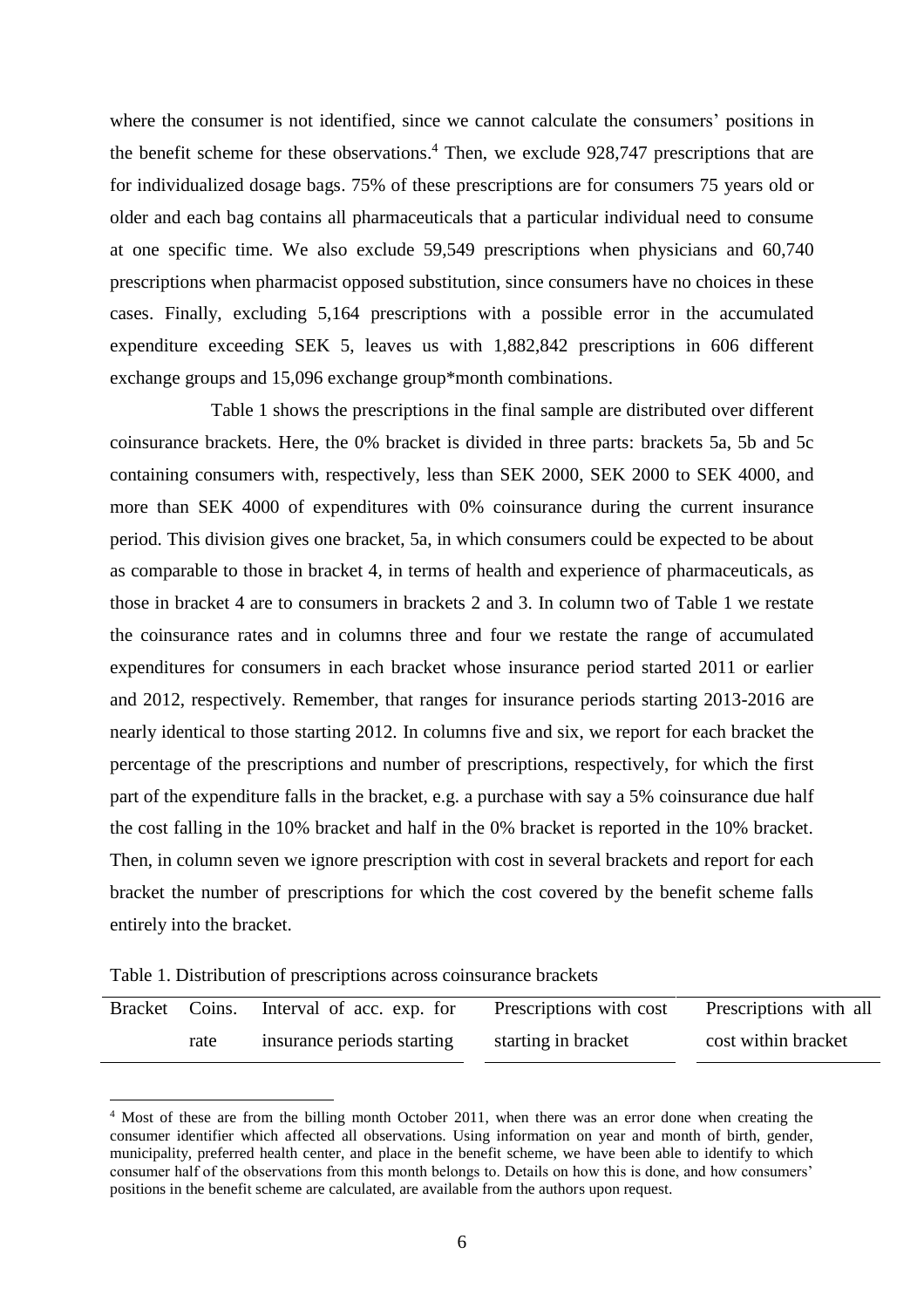|                |      | $\leq 2011$ | 2012      | $\%$  | Frequency | Frequency |
|----------------|------|-------------|-----------|-------|-----------|-----------|
|                | 100% | $0 - 900$   | $0-1100$  | 49.23 | 906,097   | 736,278   |
| $\overline{2}$ | 50%  | 900-1700    | 1100-2100 | 14.46 | 266,178   | 169,264   |
| 3              | 25%  | 1700-3300   | 2100-3900 | 12.98 | 238,912   | 173,588   |
| 4              | 10%  | 3300-4300   | 3900-5400 | 5.20  | 95,779    | 50,011    |
| 5a             | 0%   | 4300-6300   | 5400-7400 | 4.89  | 89,960    | 59,190    |
| 5b             | 0%   | 6300-8300   | 7400-9400 | 2.59  | 47,589    | 29,098    |
| 5c             | 0%   | 8300-       | 9400-     | 10.64 | 195,870   | 195,870   |
| Sum            |      |             |           | 100   | 1,840,385 | 1,462,560 |

The dataset contains one variable indicating the additional cost paid by the consumer if they choose to buy another product instead of the cheapest one. This variable is zero for 95% of the prescriptions, i.e. in only 5% of the cases, consumers paid extra to avoid the cheapest alternative. This can be compared with a national figure stating that 3% opposed substitution October 2002 through December 2003 (National Corporation of Swedish Pharmacies et al. 2004).

66% of the prescriptions without additional cost were filled by the product (or one of the products in cases of ties) that had the lowest price per pill in the exchange group in the beginning of the current month. 5% were filled by the previous month's cheapest product. Some are filled by products that cost less than SEK 0.5 more than the cheapest one, so that the additional cost was rounded off to 0. Others were filled by product that became the cheapest available in Sweden when the first cheapest were sold out. We cannot identify this share in the data, but national data suggest that it might be 10-15%. Then, there likely remain some that are sold without additional cost, even though the rule stipulates otherwise. For example, it might be that some pharmacies that do not have the cheapest product in stock, break the rules by selling the cheapest one that they have in stock without any additional costs. In this paper, we for simplicity refer to the share of products sold without additional cost to the consumer as the market share of the cheapest product.

### **3.1 Descriptive statistics of market shares**

In this subsection, we follow Shampanier et al. (2007) by studying if the shares of packages sold without additional cost to the consumers differ across coinsurance brackets. When doing this, we restrict our attention to observations where the cost covered by the benefit scheme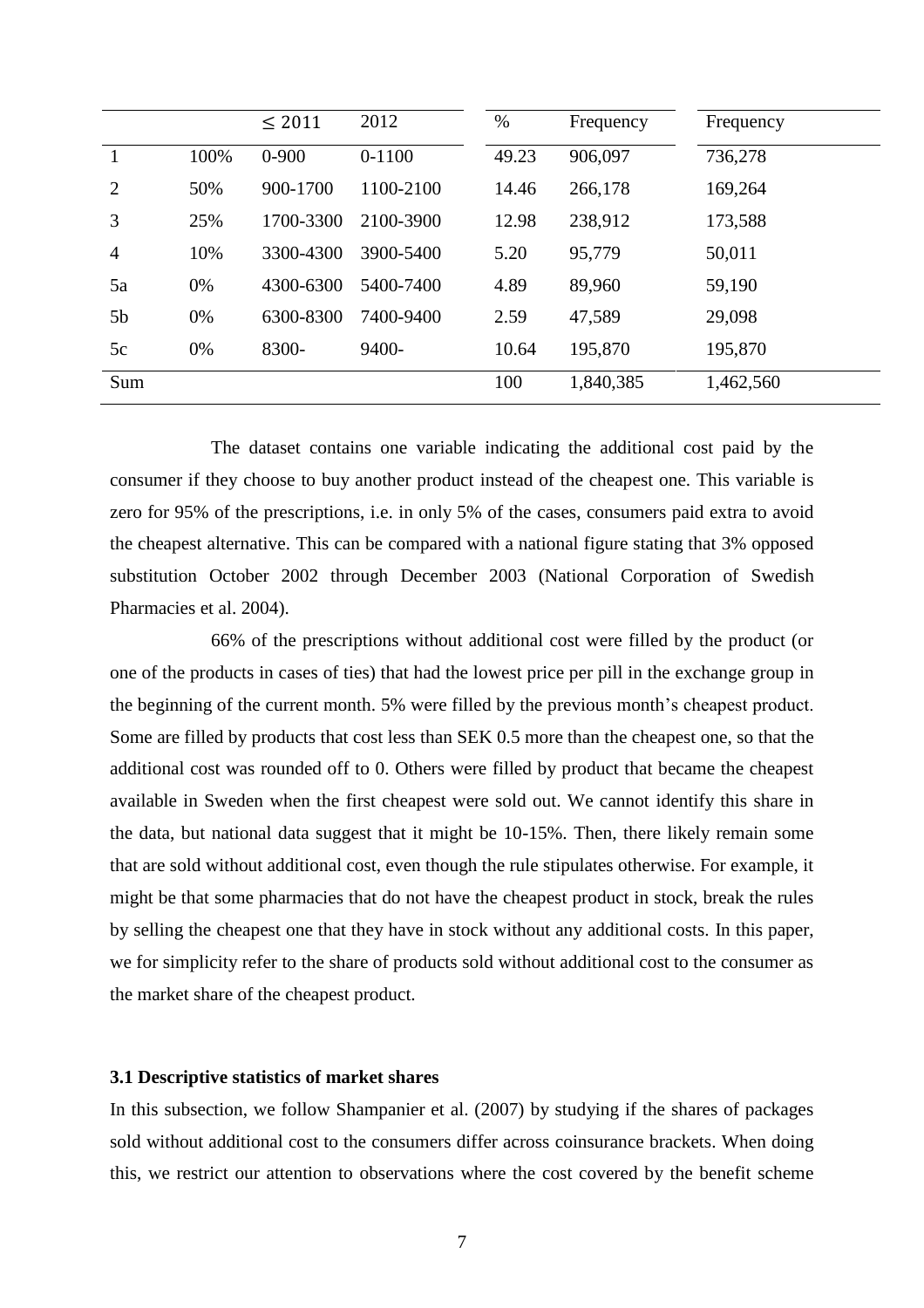falls entirely into one bracket. If the zero-price effect exists, the share buying the cheapest product would be larger for consumers who could get the cheapest product for free. <sup>5</sup> The purpose of this subsection is to see if we observe some preliminary evidence of zero-price effect.

Table 2 first reports the weighted average percentage market share of the cheapest product for bracket 1, denoted MS1. Then, for brackets 2 to 5c, the weighted average difference in this percentage market share relative to preceding bracket and the standard error for this difference are reported. For the averages, the number of packages sold in each exchange group-month-bracket combination is used as weights and for the differences the sum of number of packages in the two relevant exchange group-month-bracket combinations is used. 6

The numbers reported are for all exchange groups and month combination with positive sales in bracket 1 for row 1 and in the two relevant brackets for the other rows. Hence, the differences should not be caused by differences in choices of products or in pricedifferences across products, but could be caused by differences in consumer characteristics. In columns two and three we report figures just for male and female consumers, respectively, and in columns four, five and six we report figures separately for the age groups 18-59, 60-71, and 72 or older.

|            | 1. All     | 2. Men    | 3. Women  | 4.18-59 | 5.60-71   | $6.72 - 104$ |
|------------|------------|-----------|-----------|---------|-----------|--------------|
| MS1        | 95.14      | 95.99     | 94.23     | 96.11   | 95.01     | 93.82        |
| $MS2-MS1$  | $-0.18***$ | $-0.09$   | $-0.18*$  | 0.18    | $-0.08$   | $-0.24**$    |
|            | (0.07)     | (0.09)    | (0.10)    | (0.11)  | (0.12)    | (0.11)       |
| MS3-MS2    | 0.15       | 0.19      | 0.21      | $0.32*$ | $0.38**$  | 0.13         |
|            | (0.09)     | (0.13)    | (0.13)    | (0.16)  | (0.16)    | (0.14)       |
| MS4-MS3    | $-0.07$    | $-0.09$   | $-0.15$   | $-0.15$ | $-0.30$   | 0.06         |
|            | (0.13)     | (0.18)    | (0.18)    | (0.24)  | (0.23)    | (0.19)       |
| $MS5a-MS4$ | $0.93***$  | $0.86***$ | $1.03***$ | $0.54*$ | $1.37***$ | $1.00***$    |

Table 2. Difference of means of market shares between coinsurance brackets

<sup>5</sup> Some consumers in the brackets with positive coinsurance rates might be certain that they will reach the 0% coinsurance bracket within the 12-month insurance period, irrespective of whether they fill the current prescription. That is, they might be certain that they will pay the maximum amount within the benefit scheme irrespective of whether they fill the current prescription. For these consumers, the actual incremental cost of buying the cheapest product is just the difference in present value between paying the coinsurance for this drug now and paying the same amount later. Still, this incremental cost should be positive given that the discount rate is positive.

<sup>&</sup>lt;sup>6</sup> The differences across brackets are similar if no weight is used or if the weight used is equal across brackets within the same exchange group-month combination, but the standard error is larger without weights.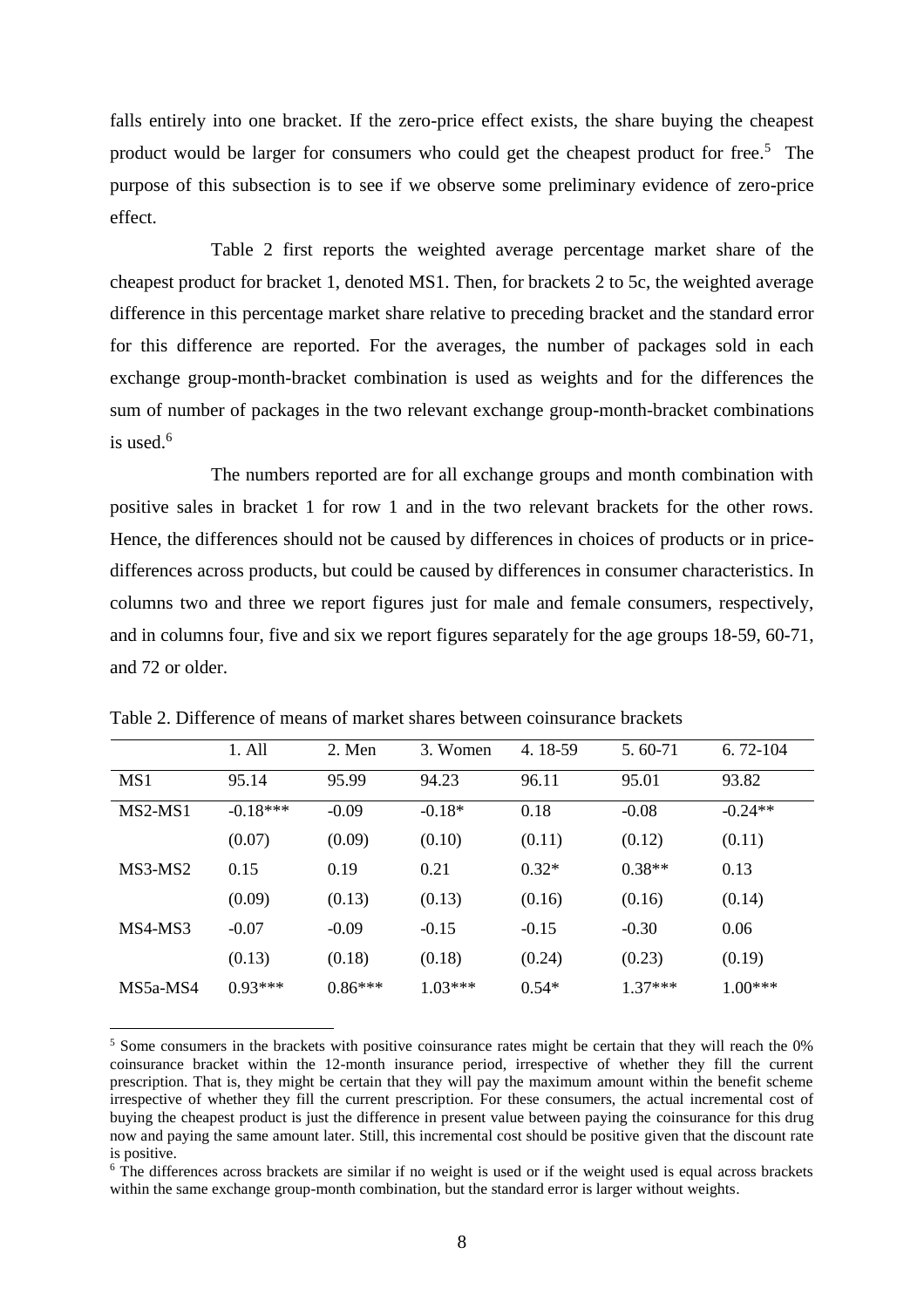|            | (0.15)    | (0.22)    | (0.21)    | (0.29)   | (0.29)    | (0.25)  |
|------------|-----------|-----------|-----------|----------|-----------|---------|
| MS5b-MS5a  | $0.28*$   | $0.64***$ | 0.08      | $0.49*$  | 0.32      | 0.14    |
|            | (0.17)    | (0.22)    | (0.24)    | (0.29)   | (0.30)    | (0.25)  |
| MS5c-MS5b  | $0.90***$ | 0.42      | $1.31***$ | $0.40**$ | $0.73***$ | 0.69    |
|            | (0.16)    | (0.20)    | (0.24)    | (0.26)   | (0.27)    | (0.24)  |
| $#$ Prescr | 1,462,560 | 700,418   | 762,142   | 496,973  | 471,138   | 494,449 |

Note: MSX, where  $X=1,2,....5c$ , is the weighted average percentage market share of the cheapest product within bracket X. Hence, e.g. MS2-MS1 is this market share within bracket 2 minus this market share in bracket 1. Standard errors are given in parenthesis. \*\*\*, \*\*, \* indicate that the coefficient is statistically significant different from zero on the 1%, 5% and 10% significance levels, respectively.

Table 2 shows relatively small differences across the first four brackets. The market share of the cheapest product is in many samples lower in bracket 2 than in bracket 1, but is in bracket 3 back to a similar level as in bracket 1. For all samples we see an increase between bracket 4 and the 0% co-payment bracket (i.e. the bracket where consumers choosing the cheapest product pay nothing out of pocket). Interestingly, the increase between bracket 4 and the first part of the 0% bracket, i.e. bracket 5a, is statistically significant and around one percentage point for all samples, except for the youngest consumers (column 4). This is consistent with a zero-price effect. However, it could also be driven by other factors correlating with consumers' accumulated expenditure and hence with their insurance bracket. This correlation could be caused by accumulated expenditure being correlated with factors like age, health and consumption history, which in turn affect the preference for different products. We also see that the market share of the cheapest product continue to increase as consumers' accumulated expenditures continue to increase in bracket 5. In the light of this, one might suspect that the significant difference between brackets 4 and 5a is caused by a positive correlation between consumers' accumulated expenditure and the market share of the cheapest product within the 10% and 0% coinsurance brackets, and not by a zero-price effect. We study this possibility closer in the next section by means of a regression discontinuity design.

### **4. Regression Discontinuity**

Here we employ a (sharp) regression discontinuity (RD) design (see, e.g., Imbens and Lemieux, 2008) to study the zero-price effect. We use the accumulated total expenditures as the forcing variable because it determines which coinsurance bracket the consumer belongs to. Between the years 2011 and 2012 and 2012 and 2013 the benefit scheme changed slightly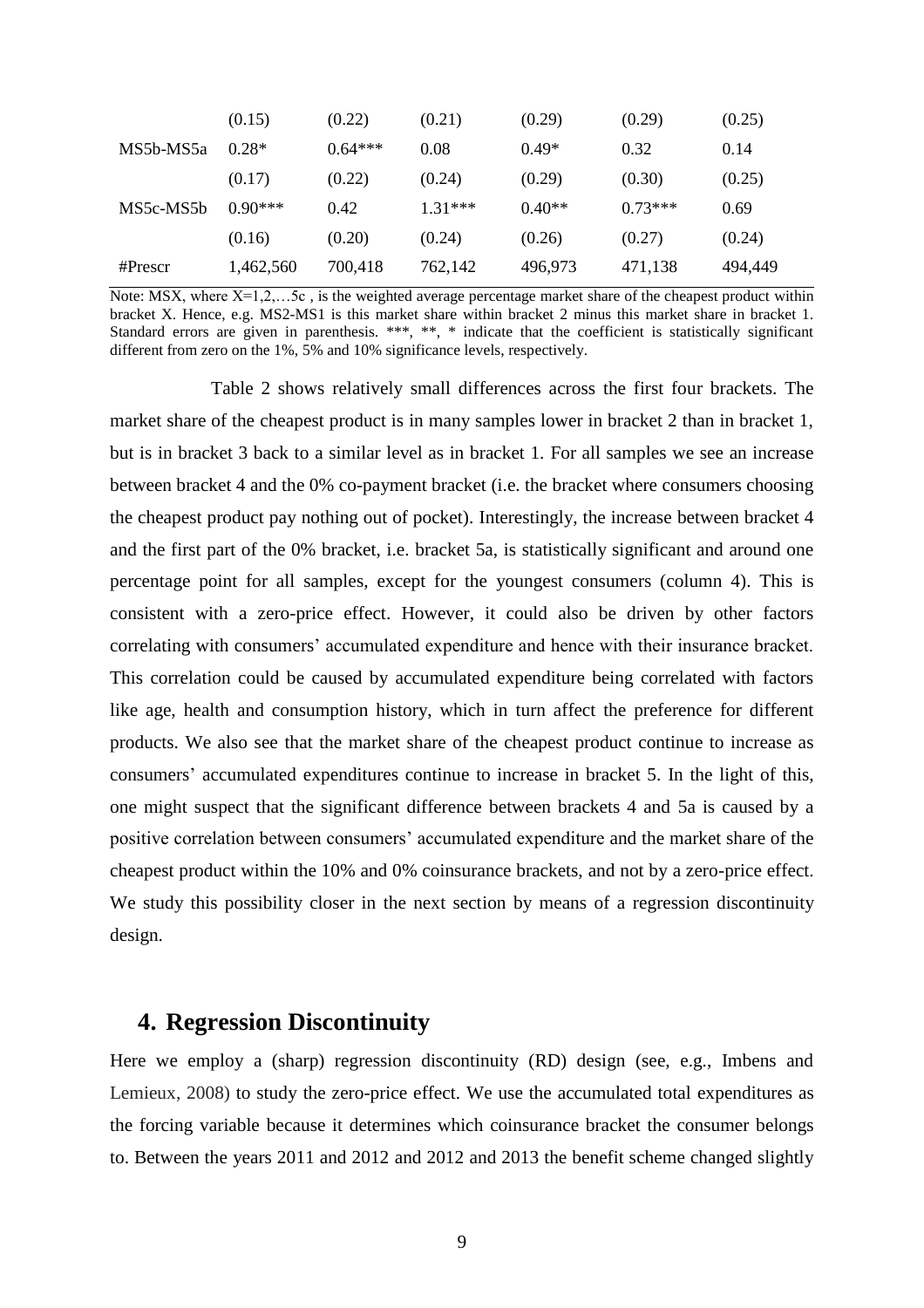as was described in Section 2. Consumers with insurance period starting before 2012 entered into the 0% coinsurance bracket when her accumulated expenditure on prescribed pharmaceuticals exceeded SEK 4,300 (approx. USD 500) and for insurance period starting 2012 and 2013 this cut-off amount was set to SEK 5,400 (approx. USD 630) and SEK 5398.8, respectively. Therefore, we have subtracted SEK 4,300, SEK 5,400, or SEK 5298.8 from the consumers' accumulated expenditure depending on whether the insurance period started in 2011 or earlier, in 2012, or in 2013; consequently, the cut-off point is at zero.

We have proceeded as follows: around the cut-off points at zero of the accumulated total cost variable, we have defined intervals of width SEK 50 (approx. USD 6), and calculated the mean accumulated total cost using all observations within each interval. Using all the observations belonging to such an interval for each exchange group and month, we have calculated the share of lowest-priced drugs consumed to all drugs consumed. We use the same sample as in subsection 3.1. We have constructed a total of 80 intervals, within the set where the total cost is between -2,000 and +2,000 SEK from the cut-off point at zero. After doing this, 310,413 observations remain generated by 42,554 individuals. Summary statistics are displayed in Table 3.

Table 3. Regression discontinuity summary statistics

| No. of intervals                                    | -80      |  |
|-----------------------------------------------------|----------|--|
| Average share of lowest-priced drugs transacted     | 0.9495   |  |
| Average number of observations within each interval | 4,128.35 |  |

We try out different polynomial forms in our RD specification and employ local polynomial regression for estimation. Table 4 presents the parameter estimates obtained when weighting the observations by the proportion of observations used to calculate that particular data point. As can be seen, the zero-price effect is insignificant across all specifications. Hence, the results here cannot reject the null hypothesis of a no zero-price effect. Here it is worth noting that the standard errors are small, indicating that the probability of a type 2 error is relatively smaller here than in e.g., the study by Baumbach (2016) discussed in the introduction.

Further, RD plots for the cases employing local polynomials of order two and three, respectively, are given in Figures 1 and 2. The plots confirm the findings given in Table 4. The plots also illustrate that the difference between the 10% and 0% coinsurance brackets, observed in the descriptive statistics in Table 2, is caused by a positive correlation between consumers' accumulated expenditure and the market share of the cheapest product within these brackets.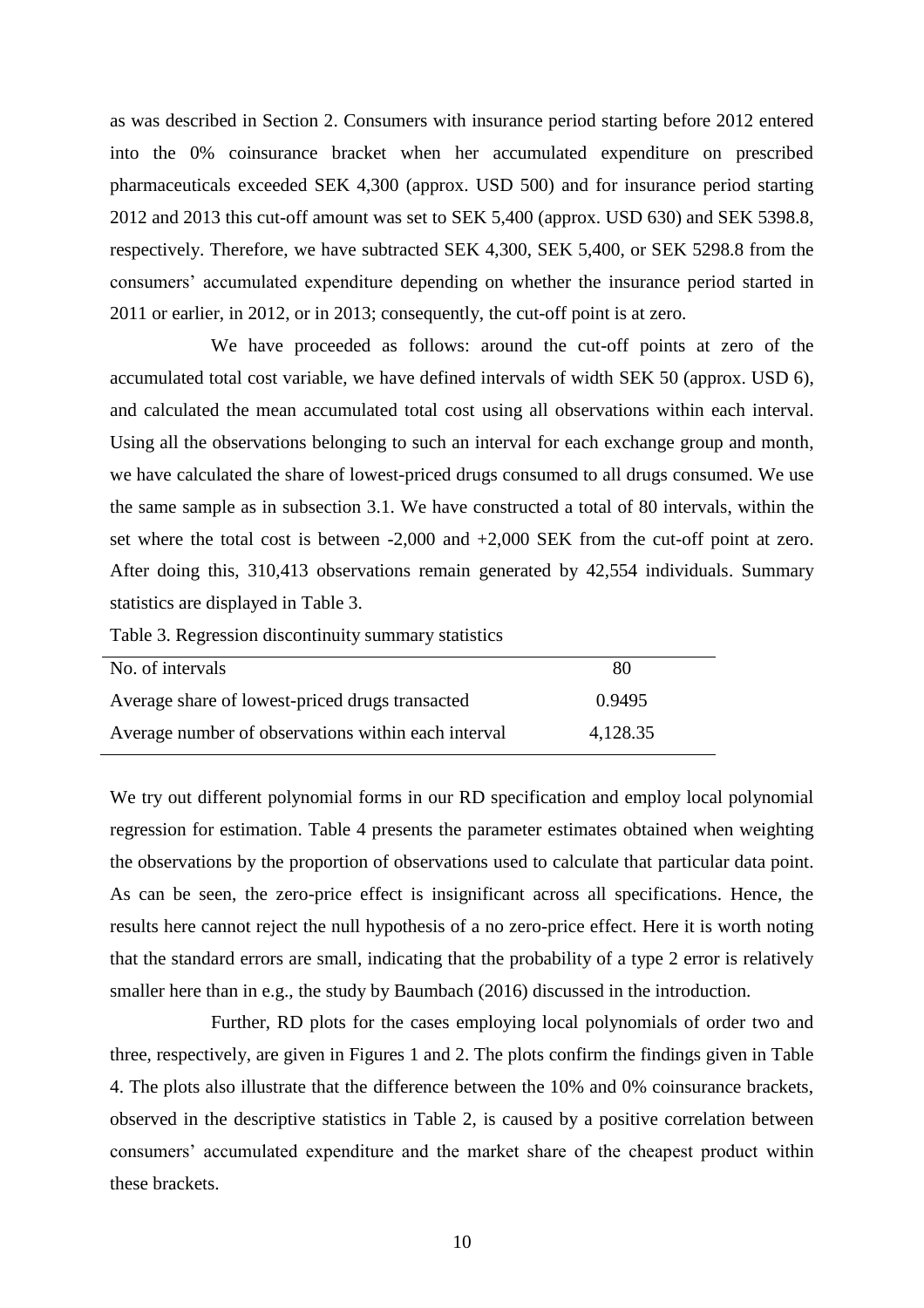| Effect using a polynomial of order 1 | $-0.0042$ |
|--------------------------------------|-----------|
|                                      | (0.0022)  |
| Effect using a polynomial of order 2 | $-0.0048$ |
|                                      | (0.0025)  |
| Effect using a polynomial of order 3 | $-0.0049$ |
|                                      | (0.0028)  |
| Effect using a polynomial of order 4 | $-0.0048$ |
|                                      |           |
|                                      |           |

Table 4. Regression discontinuity parameter estimates.

Standard errors are given in parentheses.

Figure 1. Regression discontinuity plot, employing local polynomials of order 2.

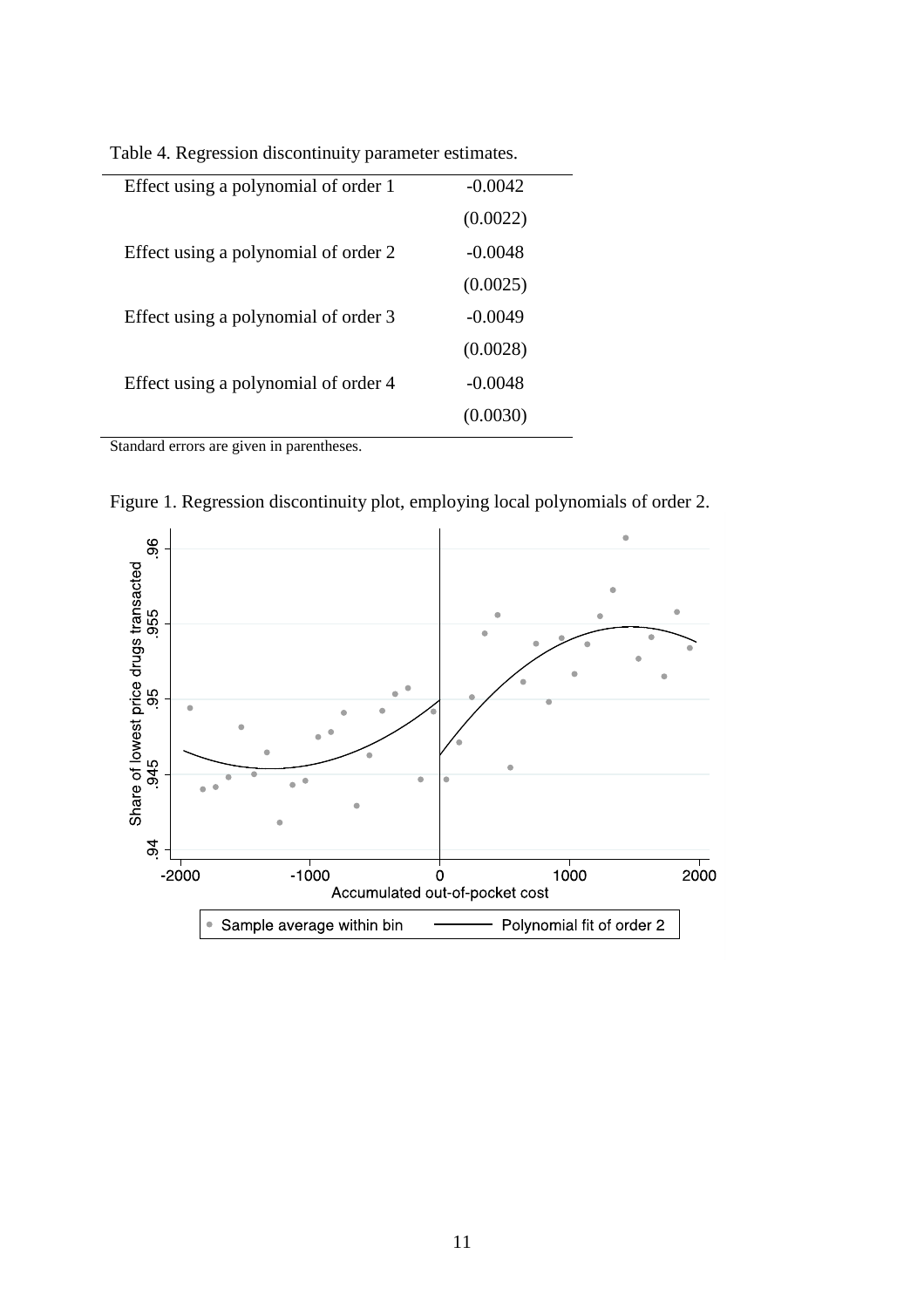

Figure 2. Regression discontinuity plot, employing local polynomials of order 3.

# **5. Choice modelling**

 $\overline{a}$ 

Now we turn to study the consumers' choices in more detail by using random utility specifications. As the whole sample contains too many choices (i.e., drugs) to make estimation feasible, we estimate here for three selected exchange groups. We have chosen to look on the statin Simvastatin, a synthetic form of vitamin B12, Cyanocobalamin, which is used to treat, e.g., pernicious anemia and other types of hematological and neurological diseases and also the beta blocker Metoprolol. For each of these drugs, we choose the exchange group with the largest amount of observations. For all drugs, these are exchange groups with the package size of about 100 pills. The exchange group for Simvastatin is for 20 milligram tablets and contains 13 generic drugs.<sup>7</sup> For Cyanocobalamin, the exchange group is for 1 milligram tablets and contains the drugs Behepan, Betolvex and Betolvidon. For the beta blocker, the exchange group is for 50 milligram tablets and contains six drugs. $8$  Our consumer

<sup>7</sup> These are Simvastatin ratiopharm, Simvastatin STADA, Simvastatin Actavis, Simvastatin Krka, Simvastatin Pensa, Simvastatin Arrow, Simvastatin Orion, Simvastatin Ranbaxy, Simvastatin Orifarm, Simvastatin Sandoz, Simvastatin Teva, Simvastatin Bluefish and Simidon.

<sup>8</sup> These are Metoprolol Radiopharm, Metoprolol Sandoz, Metoprolol Orion, Metoprolol Actavis, SelokenZOC (98 pills) and SelokenZOC (100 pills).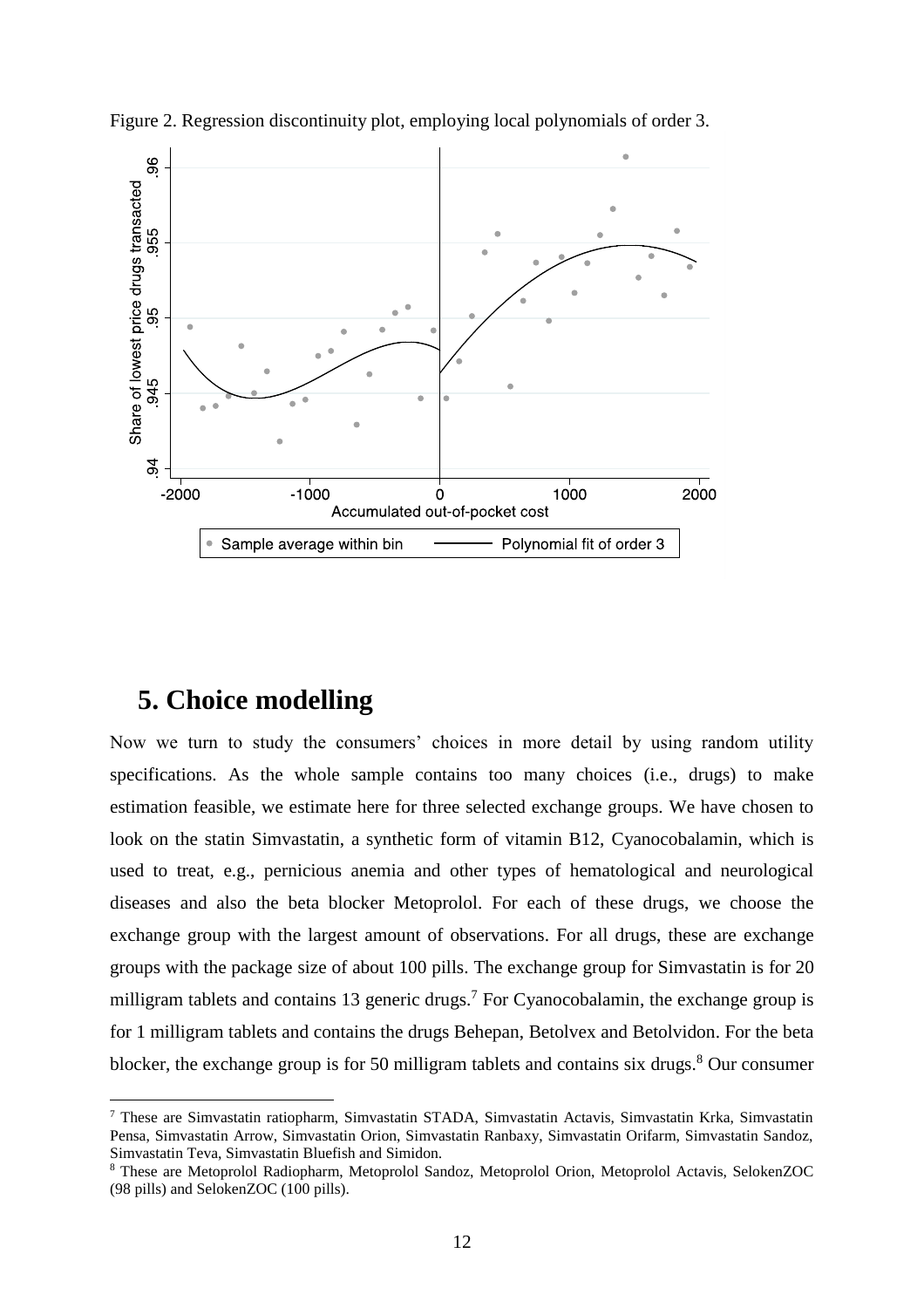characteristics consist of the consumer's age at the time of purchase, the consumers gender and also the consumer's accumulated expenses on drugs over the past 12 months. Descriptive statistics are found in Tables 5 and 6.

For each of the three exchange groups, we estimate the parameters of the following (indirect) utility function:

$$
U_{ijt} = \alpha_{ij} + p_{ijt} (\beta_p + Z_{it}\beta_1) + GL(H_{ijm}, \delta)(\gamma_{GL} + Z_{it}\gamma_1) + LP_{jt}(\theta_{LP} + Z_{it}\theta_1) + ZP_{ijt}(\kappa_{ZP} + Z_{it}\kappa_1) + e_{ijt}.
$$

Here the  $\alpha_{ij}$  denote drug-specific intercepts for goods  $j = 1, ..., J$  that capture consumer i's tastes for the unobserved attributes of drug j. One of the  $\alpha_{ij}$  is set to a constant (zero) for identification reasons.  $p_{ijt}$  is the price facing consumer *i* of good *j* at time *t*, and  $i = 1, ..., I$ and  $t = 1, ..., T$ . Note that the drug-specific prices are also consumer-specific as they potentially differ across consumers at a given time with respect to where the consumer is situated in the benefit scheme. The coefficient on price is  $\beta_p + Z_{it}\beta_1$ , where  $Z_{it}$  is a vector of observed consumer characteristics containing information on the consumer's gender, age and accumulated total cost at time  $t$  of prescription drugs from the start of the current 12-month period. We do not observe the prices of each good each month. Missing prices occur if the product is not sold that month to any consumer in the data. This might be caused by an unusually high price or by the product not being available at the pharmacies that month and we therefore impute the missing prices by the maximum price observed for that good over the whole sample period. Using mean values instead is found to give similar results.

The term  $GL(H_{ijm}, \delta)$  is a state dependence variable commonly used in marketing studies (see, e.g., Ching et al., 2009 and Guadagni and Little, 1983). In  $GL$ ,  $H_{ijm}$  is consumer *i*'s purchase history for brand *j* prior to month  $m$ ,  $\delta$  is the exponential smoothing parameter; explicitly we write  $GL_{ijm} = \delta GL_{ij,m-1} + (1 - \delta) d_{ij,m-1}$ ;  $d_{ij,m-1}$  is an indicator that equals one if the consumer bought brand *j* in month  $m - 1$ , and zero otherwise. The coefficient on the  $GL$  term depends on  $Z_{it}$ , i.e., age, gender and the accumulated costs of the consumer.

The variable  $LP_{it}$  is an indicator variable that equals one if drug *j* was the lowest priced product at time  $t$  (i.e., a drug for which the consumer did not have to pay an excess fee) and zero otherwise. As in the case for price, the coefficient on  $LP_{jt}$  is allowed to depend on the consumer's gender, age and accumulated cost of prescription drugs as described above.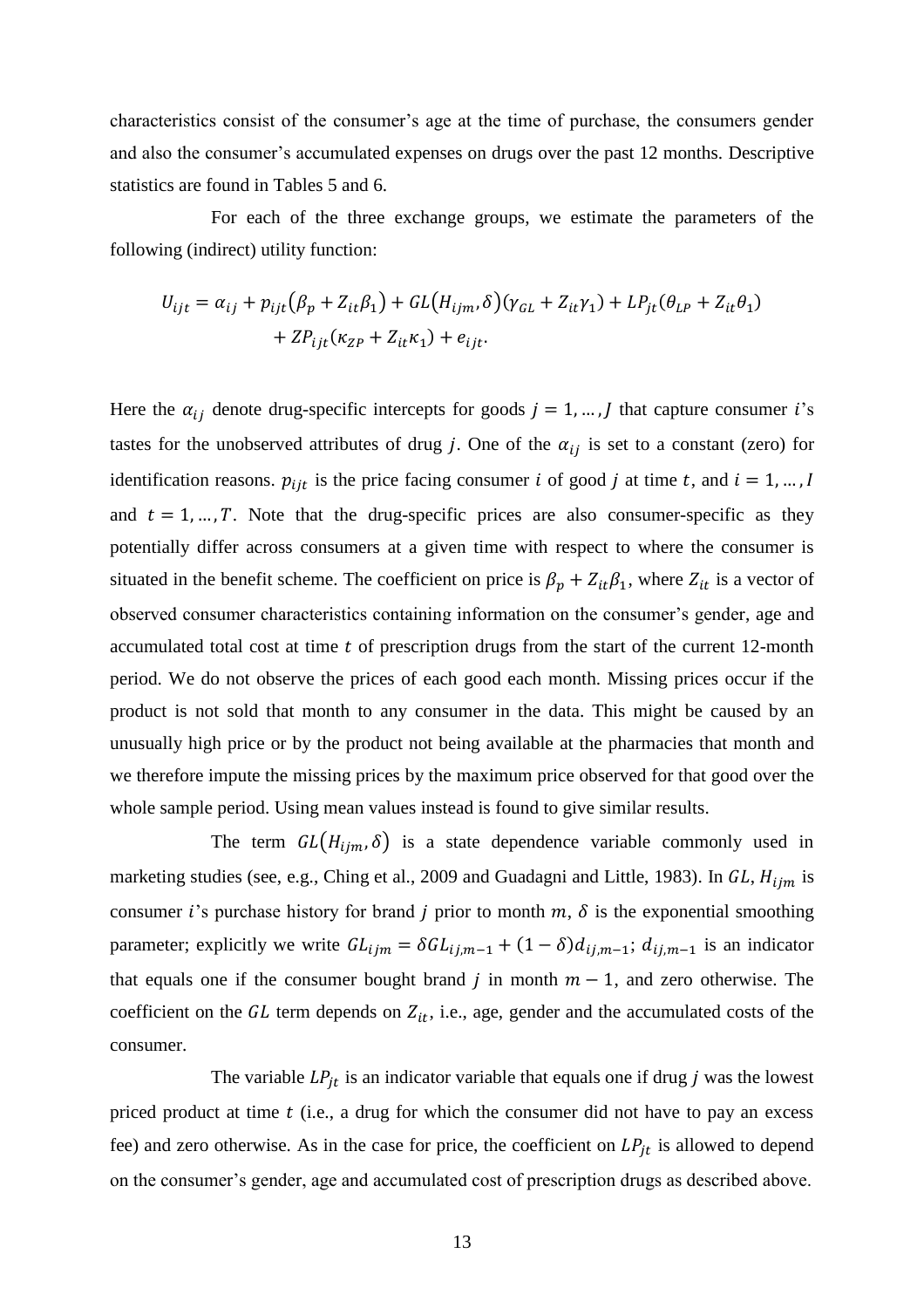$ZP_{ijt}$  is an indicator variable indicating whether the price of good  $j$  facing consumer *i* was zero at time *t*. We let the zero-price effect depend on  $Z_{it}$ , i.e., age, gender as well as the accumulated costs of the consumer. The Greek letters are parameters to be estimated.

We assume  $\alpha_i$  to be multivariate normally distributed to capture potential correlation of the consumers' tastes between drugs. The  $e_{ijt}$  is an i.i.d. extreme value term capturing the idiosyncratic taste of consumer  $i$  for drug  $j$  at time  $t$ .

Note that we face an initial conditions problem as we do not observe the consumers' choices before  $m = 1$  (Heckman, 1981). This creates a problem in creating the initial value of the GL variable,  $GL(H_{ij1}, \delta)$ . Further, even if we observed  $GL(H_{ij1}, \delta)$ , it would be correlated with the brand intercepts  $\alpha_{ij}$ . To alleviate these problems, we hold out *n* months of individual choice histories from the estimation sample and use these to impute the initial value  $GL(H_{ij1}, \delta)$ .<sup>9</sup> When we have imputed values on  $GL(H_{ij1}, \delta)$ , we integrate over the joint distribution of  $GL(H_{ij1}, \delta)$  and  $\alpha_i$  using the procedure propsed by Wooldridge (2005). Here the distributions of the  $\alpha_{ij}$ , i.e., the unobserved heterogeneity terms, are allowed to be functions of the imputed initial values  $GL(H_{ij1}, \delta)$  as

$$
\alpha_{ij} = \alpha_j + GL(H_{ij1}, \delta)\alpha_{GL} + \varepsilon_{ij}
$$

where  $\varepsilon_{ij}$  is multivariate normally distributed with mean equal to zero.

There is no closed form for the choice probabilities, as, e.g.,  $\alpha_i$  is a Jdimensional multivariate normal vector. Consequently, we use simulated maximum likelihood to estimate the parameters of this heterogeneous multinomial logit model (MNL) (see, e.g., Harris and Keane, 1998; Ching et al., 2009). For each  $\alpha_i$  we use 200 draws to simulate the integrals by Monte Carlo methods (see, e.g., McFadden, 1989).

The primary parameters of interest here are  $\kappa_{ZP}$  and  $\kappa_1$  which capture the zeroprice effect on the consumers' utility. The parameter estimates for each exchange group are presented in Table 7. To save space, the intercepts are not presented here, but are available from the authors upon request. We give the variances and correlations of the intercepts in the Appendix.

<sup>&</sup>lt;sup>9</sup> We set  $n = 4$ ; at  $m = 1 - n$  we assume that  $GL(H_{ij1-n}, \delta) = 0$ .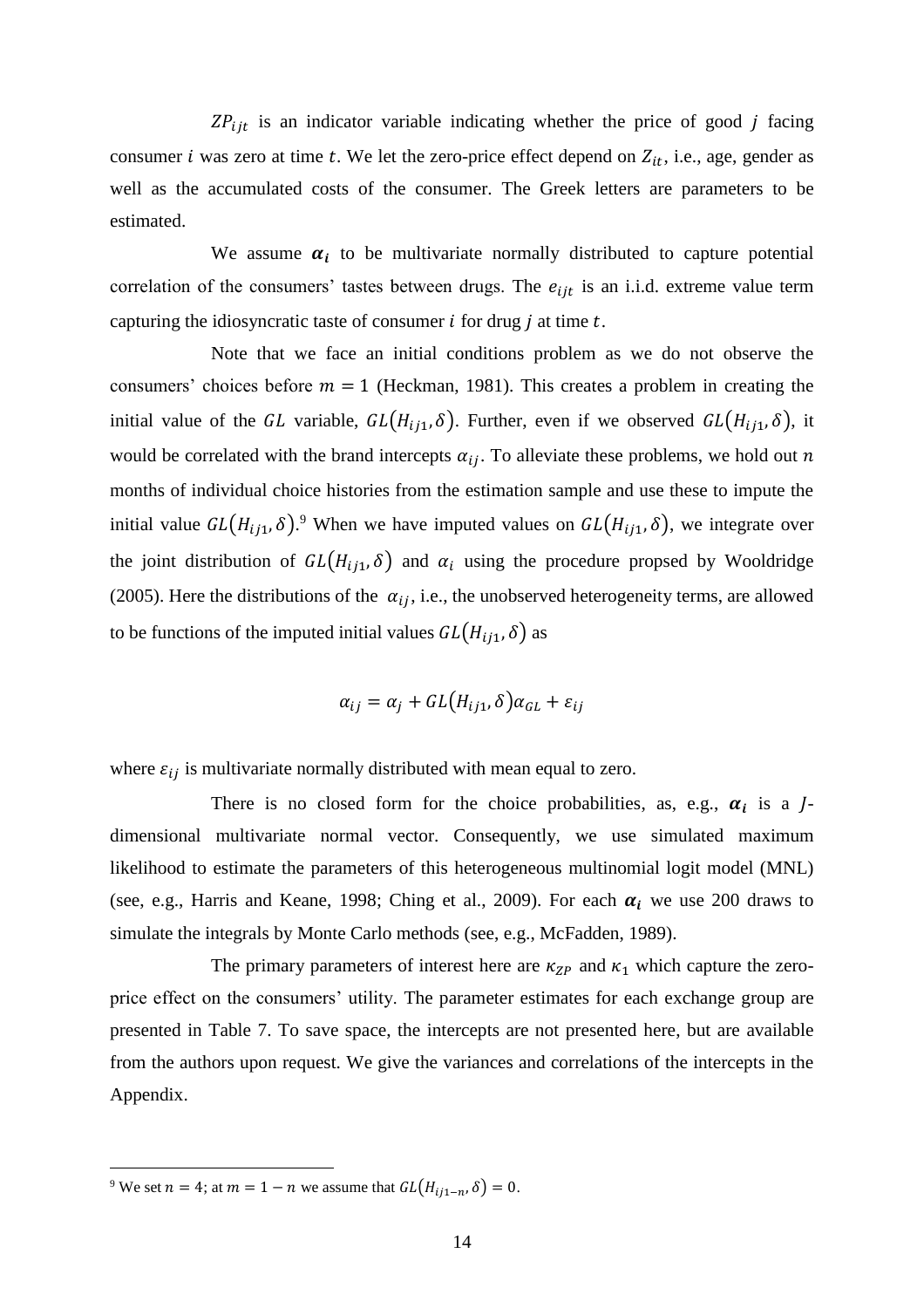|                                          | Simvastatin    | Cyanocobalamin Metoprolol |              |
|------------------------------------------|----------------|---------------------------|--------------|
| No. of consumers                         | 14,113         | 10,661                    | 11,120       |
| No. of choices                           | 13             | 3                         | 6            |
| Max no. of months observed<br>per        | 18             | 23                        | 27           |
| consumer                                 |                |                           |              |
| Average no. of months observed per       | 8.831          | 8.945                     | 9.207        |
| consumer                                 |                |                           |              |
| Fraction women over purchases            | 0.453          | 0.566                     | 0.481        |
| of<br>Average<br>age<br>consumer<br>over | 68.207         | 72.219                    | 68.546       |
| purchases                                |                |                           |              |
| Age $25th/50th/75th$ percentile          | 61/69/76       | 65/75/83                  | 61/69/78     |
| Average accumulated total cost           | 2,160.031      | 3,922.683                 | 2,594.069    |
| accumulated<br>total<br>Average<br>cost  | 129.50/994.50/ | 527/1696/4041.            | 277/1102/261 |
| $25th/50th/75th$ percentile              | 2342.96        | 3                         | 9.16         |

Table 5. Summary statistics of the data and consumer characteristics

Table 6. Summary statistics of product characteristics

|                           | No. of observations | Share $(\%)$   | Mean prices $(p_{ijt})$ |
|---------------------------|---------------------|----------------|-------------------------|
| <b>Simvastatin</b>        |                     |                |                         |
| 1. Simvastatin Ratiopharm | 13                  | 0.01           | 0.89                    |
| 2. Simvastatin STADA      | 525                 | 0.5            | 0.51                    |
| 3. Simvastatin Actavis    | 5,635               | 6              | 1.09                    |
| 4. Simvastatin Krka       | 3,702               | $\overline{4}$ | 0.52                    |
| 5. Simvastatin Pensa      | 5,758               | 6              | 1.04                    |
| 6. Simvastatin Arrow      | 945                 | $\mathbf{1}$   | 0.63                    |
| 7. Simvastatin Orion      | 2,868               | 3              | 1.14                    |
| 8. Simvastatin Ranbaxy    | 16,006              | 18             | 0.35                    |
| 9. Simvastatin Orifarm    | 3,231               | $\overline{4}$ | 0.91                    |
| 10. Simvastatin Sandoz    | 11,770              | 13             | 0.52                    |
| 11. Simvastatin Teva      | 14,649              | 16             | 0.48                    |
| 12. Simvastatin Bluefish  | 12,332              | 13             | 0.38                    |
| 13. Simidon               | 13,937              | 15             | 0.64                    |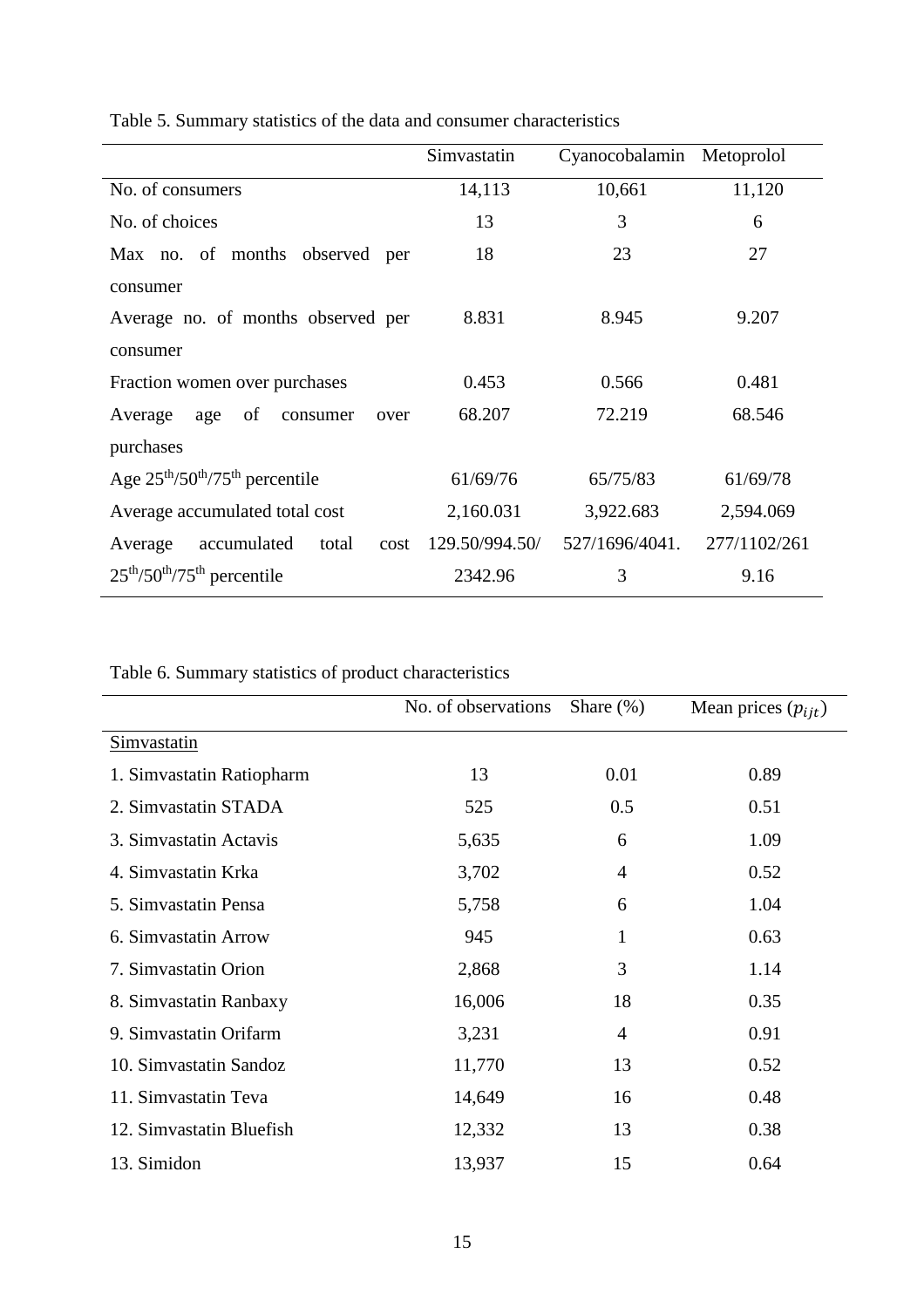| 14,773 | 22 | 0.46 |
|--------|----|------|
| 41,868 | 63 | 0.42 |
| 9,819  | 15 | 0.44 |
|        |    |      |
| 7,454  | 11 | 0.74 |
| 42,485 | 61 | 0.48 |
| 7,452  | 11 | 0.91 |
| 3,239  | 5  | 1.27 |
| 4,143  | 6  | 1.33 |
| 5,319  | 8  | 1.32 |
|        |    |      |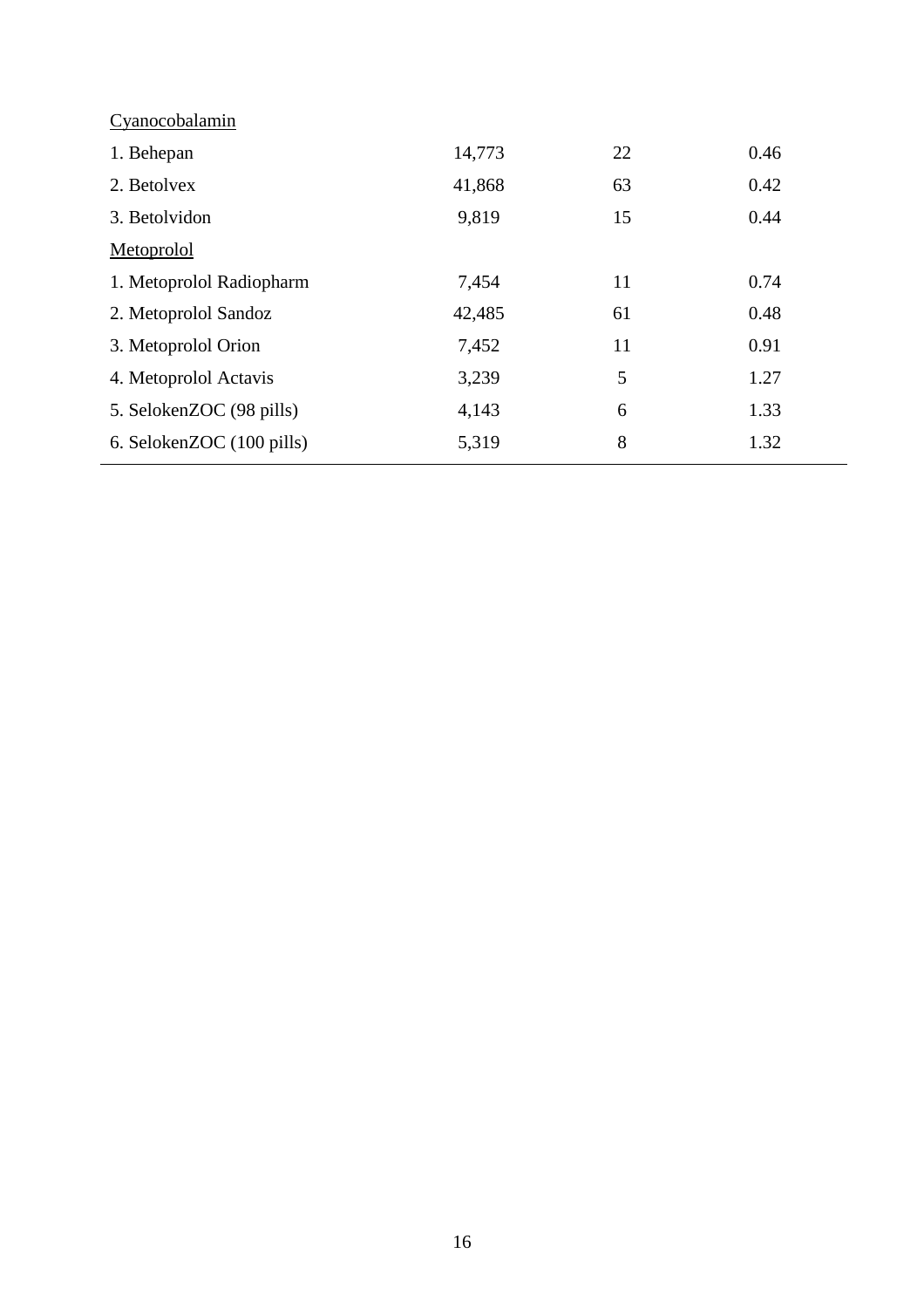|                 | Simvastatin | Cyanocobalamin | Metoprolol  |
|-----------------|-------------|----------------|-------------|
| $\beta_p$       | $-2.8943$   | 1.8256         | $-1.975$    |
|                 | (1.0234)    | (1.0059)       | (0.9876)    |
| $\beta_{gend}$  | 0.0079      | $-0.1316$      | $-0.4103$   |
|                 | (0.0155)    | (0.8220)       | (0.2259)    |
| $\beta_{age}$   | $-0.0001$   | 0.0129         | 0.0231      |
|                 | (0.0007)    | (0.0149)       | (0.0137)    |
| $\beta_{acc}$   | $-0.00004$  | $-0.0001$      | 0.00001     |
|                 | (0.00007)   | (0.0001)       | (0.00003)   |
| $\gamma_{GL}$   | 1.8217      | 5.8537         | 6.5119      |
|                 | (1.0529)    | (1.1362)       | (2.3311)    |
| $\gamma_{gend}$ | 0.2016      | $-0.1658$      | 0.4973      |
|                 | (0.0278)    | (0.9984)       | (0.9826)    |
| Yage            | 0.00001     | 0.0040         | 0.0831      |
|                 | (0.00007)   | (0.0163)       | (0.0331)    |
| $\gamma_{acc}$  | $-0.00004$  | 0.0003         | $-0.0001$   |
|                 | (0.00026)   | (0.0001)       | (0.0001)    |
| $\delta$        | 0.8521      | 0.9032         | 0.9082      |
|                 | (0.0142)    | (0.0043)       | (0.0050)    |
| $\theta_{LP}$   | 20.0419     | 10.0360        | 19.2488     |
|                 | (0.9998)    | (1.0010)       | (1.0050)    |
| $\theta_{gend}$ | 0.4164      | 0.3342         | $-0.0656$   |
|                 | (0.3822)    | (0.9995)       | (1.0119)    |
| $\theta_{age}$  | 0.0080      | 0.0775         | $-0.0165$   |
|                 | (1.0012)    | (0.0292)       | (0.0353)    |
| $\theta_{acc}$  | $-0.0001$   | 0.0002         | 0.0003      |
|                 | (0.0005)    | (0.0006)       | (0.0007)    |
| $\kappa_{ZP}$   | $-0.6331$   | $-0.1279$      | $-1.4979$   |
|                 | (0.9999)    | (0.9999)       | (0.9999)    |
| $\kappa_{gend}$ | 0.0722      | 0.0018         | 0.0121      |
|                 | (1.0000)    | (0.9999)       | (1.0003)    |
| $\kappa_{age}$  | $-0.0078$   | 0.2546         | $-0.0188$   |
|                 | (1.0016)    | (1.0000)       | (0.0413)    |
| $\kappa_{acc}$  | 0.0004      | 0.0001         | $-0.0001$   |
|                 | (0.0090)    | (0.0006)       | (0.0008)    |
| $\alpha_{GL}$   | 1.7328      | 3.5303         | 6.3218      |
|                 | (0.9966)    | (0.9752)       | (1.0249)    |
| Observations    | 91,371      | 66,420         | 70,092      |
| No. of drugs    | 13          | 3              | 6           |
| Log likelihood  | $-1310.172$ | $-667.590$     | $-2503.591$ |
| <b>AIC</b>      | 2836.343    | 1381.180       | 5083.183    |
| <b>BIC</b>      | 3853.993    | 1590.567       | 5431.171    |

Table 7. Parameter estimates

Standard errors are given in parentheses.

For statins, Simidon is the reference drug. For Cyanocobalamin, Betolvidon is the reference drug. For beta blockers, the reference drug is SelokenZOC (100 pills).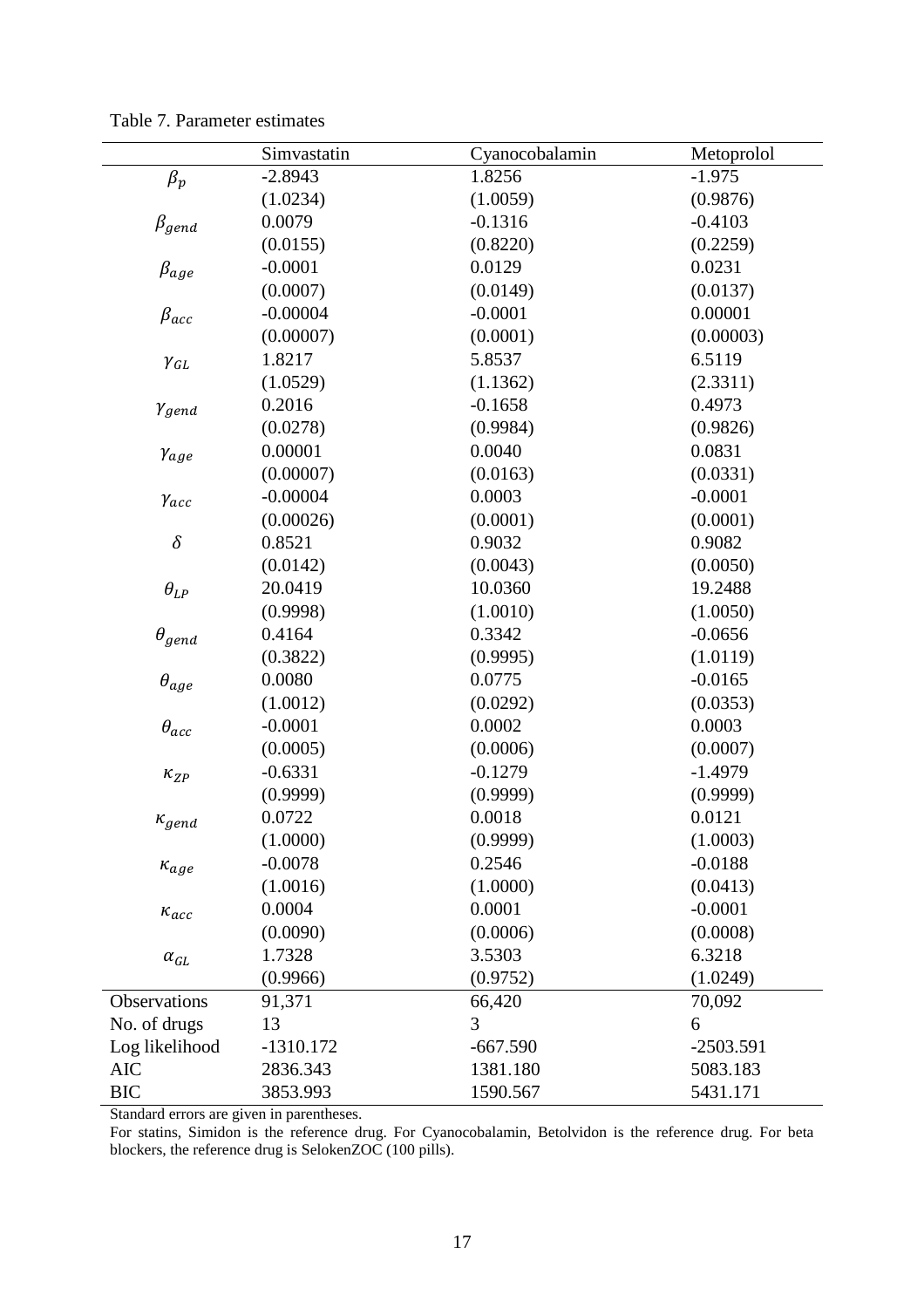We observe that the zero-price effect (i.e., the estimates on  $\kappa_{ZP}$ ,  $\kappa_{\text{gend}}$ ,  $\kappa_{\text{age}}$  and  $\kappa_{\text{acc}}$ ) is insignificant in a statistical sense across all three exchange groups. Also,  $\kappa_{ZP} + Z_{it}\kappa_1$  is found to be insignificant in a statistical sense for all consumers facing a price of zero. Hence, we cannot find evidence for a zero-price effect here. For the statins Simvastatin and the beta blockers (Metoprolol), the estimates of the price coefficient are negative at the mean levels of the Z-variables (gender, age and accumulated expenditures), and statistically significant i.e., consumers obtain disutility from higher prices. For the synthetic vitamins (Cyanocobalamin), the estimate of the price coefficient at the mean levels of the Z-variables is not statistically different from zero. For all exchange groups, the parameter estimates of the lowest priced drug is positive and statistically significant; so, in addition to the negative (or no) effect of price on utility, consumers obtain additional utility by choosing a drug without excess fee. The estimate of the parameter associated with the GL term is positive and statistically different form zero for Cyanocobalamin and Metoprolol, implying that consumers obtain positive utilities by repeatedly consuming the same drug. For Simvastatin, the parameter estimate on the GL term is not different from zero in a statistical sense.

Some further interesting findings here are that, for Simvastatin, women seem to obtain a larger amount of utility from repeatedly consuming the same brand. Moreover, we observe that the parameter estimates on  $\alpha_{GL}$  is quite large and statistically significant for Cyanocobalamin and Simvastatin, i.e., the consumers' pre-sample behavior yields information about brand preferences.

To summarize this section: after controlling for drug-specific characteristics, price, purchase history and the cheapest good of the month, we find no evidence for that a zero give additional utility to the consumer.

# 6. Conclusion

The results of Shampanier et al. (2007) indicate that affect, i.e. that options with no downside can invoke a positive affective response, is the main cause of the zero-price effect they found. When they made respondents answer questions on how much they liked the cheaper chocolate compared to the more expensive and how much more they would hate having to pay the higher price compared to the lower price, before making a hypothetical choice between which one to buy, the zero-price effect became statistically insignificant.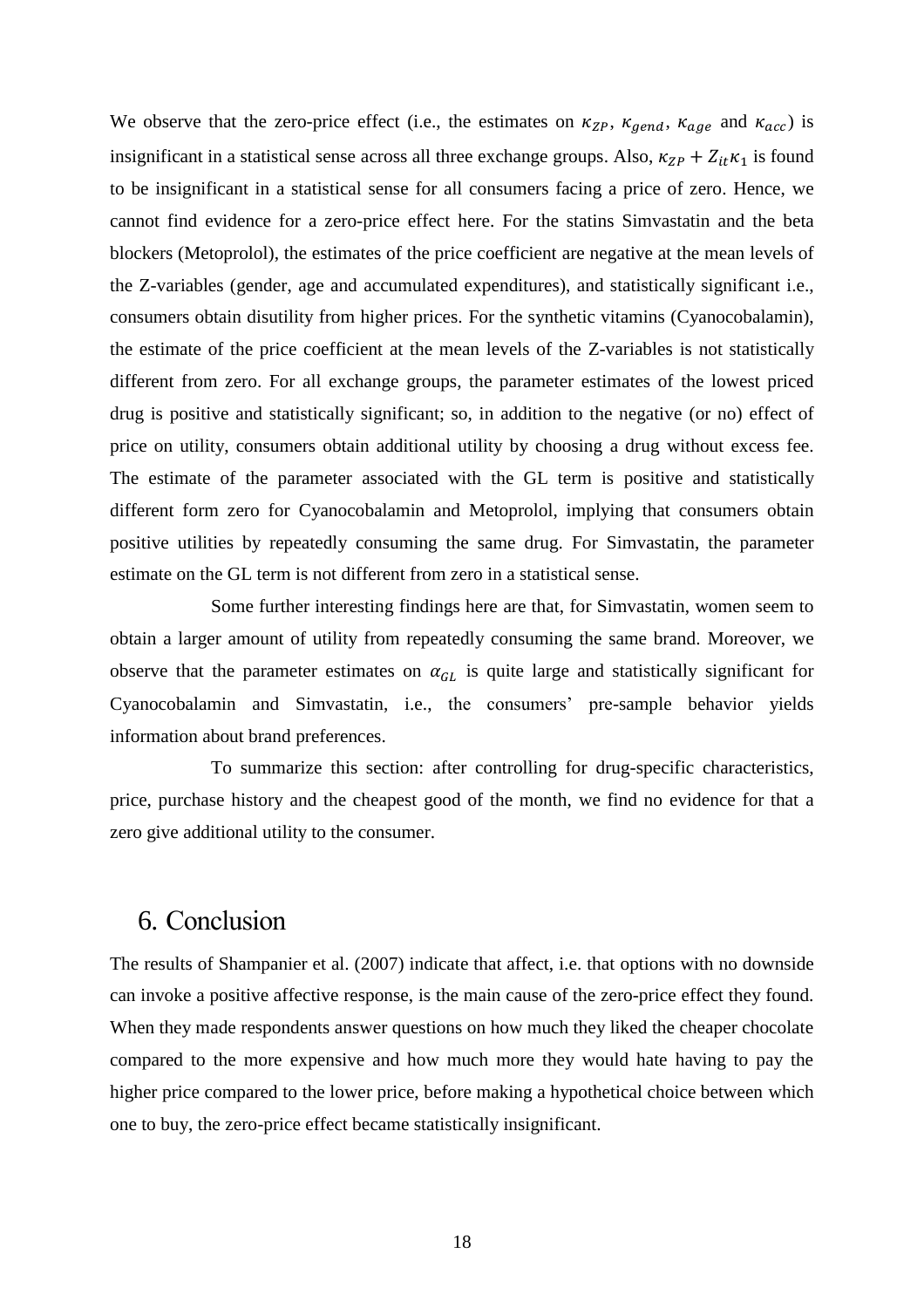It is possible that the reason that we find no zero-price effect is because affect plays a minor role in the choices between prescription drugs that we study. First, consumers in the zero-coinsurance bracket might not feel much positive affect by being offered to buy the cheapest product for free. Instead, they may feel that they have earned this offer by having paid out of pocket in the previous brackets before reaching the zero percent bracket, and by helping to finance the benefit scheme through taxes. They may also think that the free product can involve downsides in terms of medical side effects. Second, as Hossain and Saini (2015) suggest, consumers may let any positive affect they might experience play a smaller role in the choice among utilitarian goods (e.g. pharmaceuticals) as compared to choices among hedonic goods (e.g. chocolate). A contributing explanation to our results could be that all, except those with very strong brand preferences, irrespective of coinsurance bracket, buy the cheapest drug since pharmacy personnel inform them that the exchangeable products are medically equivalent and offer them to substitute to the cheapest alternative to avoid additional costs. Those with very strong brand preferences might in turn not be very easily influenced by affect.

Our results indicate that differences in co-payments affect consumer choices, and that consumers are especially likely to choose the cheapest drug. Therefore, insurance providers that want to increase the share of prescriptions filled by generics, should charge lower co-payment for generics than for brand name drugs. However, our results indicate that an equal reduction in co-payments for all drugs, that reduce the co-payment for generics to zero, will not further increase the likelihood that specific consumers choose generics. An interesting topic for future research though is if a zero coinsurance for generics can affect the composition of insurees, by making the insurance especially attractive for consumers inclined to buy generics. To inform insurance providers and marketers and to increase the general knowledge about consumer behaviors, more research regarding the zero-price effect, using field data or experiments, is needed both for utilitarian and hedonic goods.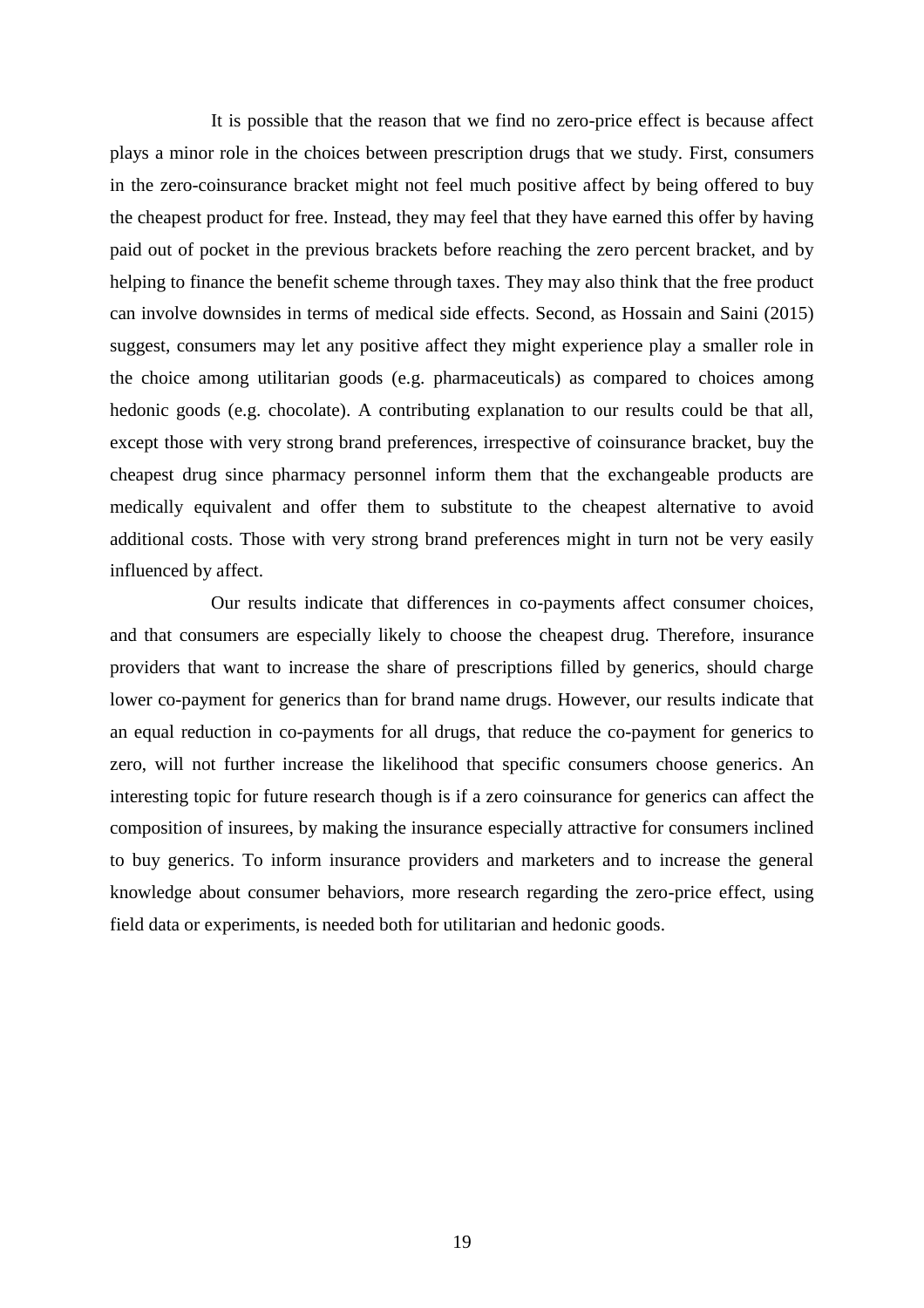# References

Baumbach, E. (2016) The zero-price effect in a multicomponent product context. *International Journal of Research in Marketing*, *33*(3), pp.689-694.

Ching, A., Erdem, T., & Keane, M. (2009). The price consideration model of brand choice. *Journal of Applied Econometrics*, *24*(3), 393-420.

Dental and Pharmaceutical Benefits Agency (2009) TLVFS 2009:7, Föreskrifter om ändring i Tandvårds- och läkemedelsförmånsverkets föreskrifter och allmänna råd (2009:4) om prissättning av utbytbara läkemedel och utbyte av läkemedel m.m. [Regulation about changes in Dental and Pharmaceutical Benefit Agency's regulations and general advice (2009:4) about the price setting of exchangeable pharmaceuticals and substitution of pharmaceuticals, etc.] (in Swedish) available at http://www.tlv.se.

Guadagni, P. M., & Little, J. D. (1983). A logit model of brand choice calibrated on scanner data. *Marketing science*, *2*(3), 203-238.

Granlund, D and N Rudholm (2012) The prescribing physician's influence on consumer choice between medically equivalent pharmaceuticals, *Review of Industrial Organization* 41(3), 207-222*.*

Granlund, D (2015) The effect of pharmacies' right to negotiate discounts on the market share of parallel imported pharmaceuticals, *The B.E. Journal of Economic Analysis and Policy* 15*,* 1197–1235.

Harris, K. M., & Keane, M. P. (1998). A model of health plan choice: Inferring preferences and perceptions from a combination of revealed preference and attitudinal data. *Journal of Econometrics*, *89*(1), 131-157.

Heckman, J. J. (1981). The incidental parameters problem and the problem of initial conditions in estimating a discrete time-discrete data stochastic process. In *Structural Analysis of Discrete Data with Economic Applications*, Manski C, McFadden D (eds). MIT: Cambridge, MA.

Hoadley JF, Merrell K, Hargrave E, Summer L. (2012) In Medicare part D plans, low or zero copays and other features to encourage the use of generic statins work, could save billions. Health Affairs, 31(10):2266–75.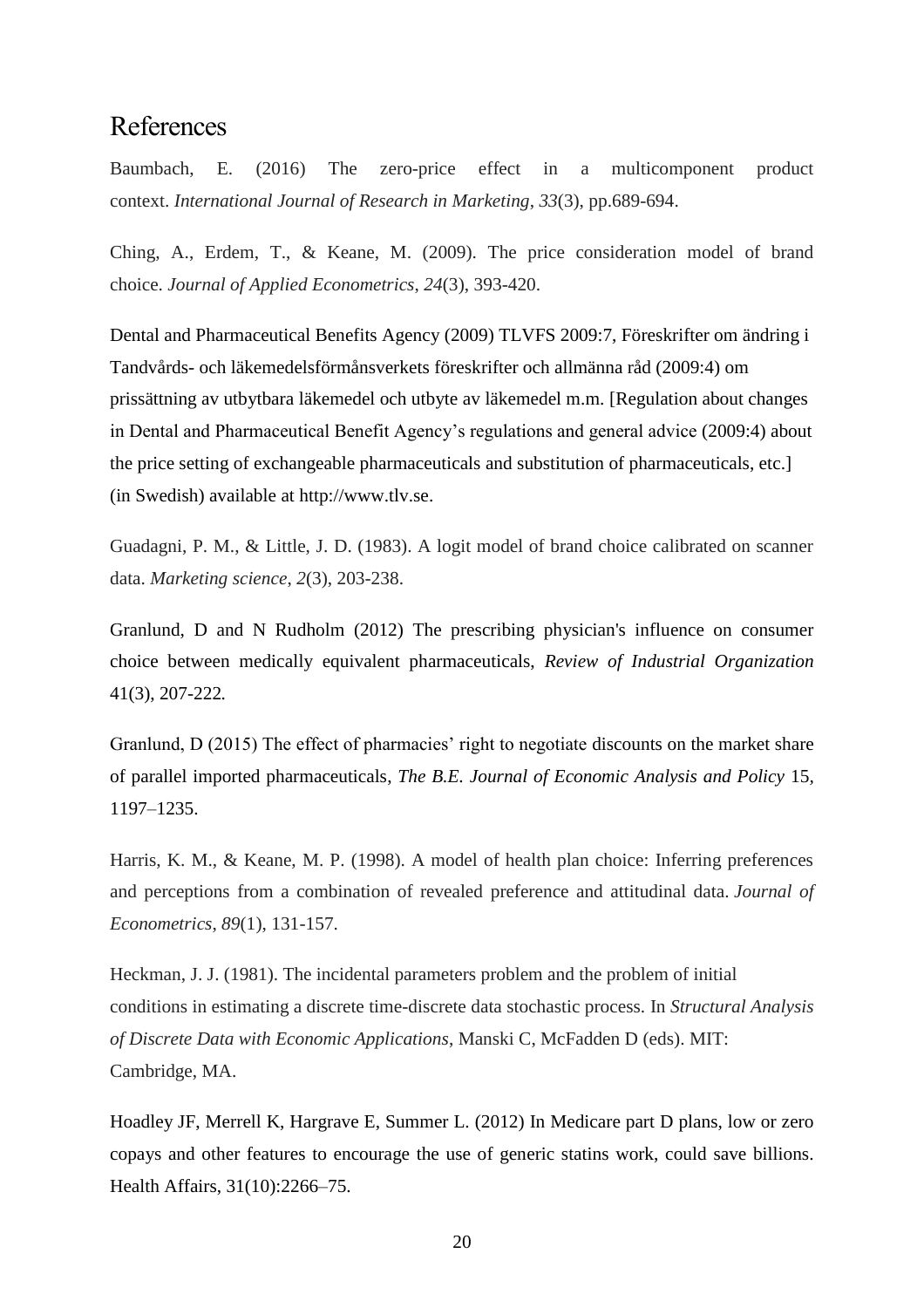Hossain, M.T. and Saini, R., (2015) Free indulgences: Enhanced zero-price effect for hedonic options. *International Journal of Research in Marketing*, *32*(4), pp.457-460.

Imbens, G. W., & Lemieux, T. (2008). Regression discontinuity designs: A guide to practice. *Journal of econometrics*, *142*(2), 615-635.

Khan, U., R. Dhar, K. Wertenbroch (2005) A behavioral decision theory perspective on hedonic and utilitarian choice. In S. Ratneshawar, D.G. Mick (Eds.), Inside consumption: Consumer motives, goals and desires, Routledge, New York (2005), pp. 144-165.

McFadden, D. (1989). A method of simulated moments for estimation of discrete response models without numerical integration. *Econometrica*, 995-1026.

National Corporation of Swedish Pharmacies, The Federation of Swedish County Councils and the Pharmaceutical Benefits Board (2004). Utbyte av läkemedel - En uppföljning av de första 15 månaderna med läkemedelsreformen [Substitution of pharmaceuticals - The first 15 months of the substitution reform] Stockholm (in Swedish) [Electronic version]. Retrieved February 14, 2012, from http://www.tlv.se/Upload/Ovrigt/OVR\_040505\_rapporten.pdf.

Nicolau, J.L. and Sellers, R., (2012) The free breakfast effect: An experimental approach to the zero price model in tourism. *Journal of Travel Research*, *51*(3), pp.243-249.

Olsson, E., Wallach Kildemoes, H., Carlsson, E., Hällkvist, C., Kaae, S., Kälvemark Sporrong, S. The case of generic substitution: What factors influence the patients' trust in bioequivalence? In Olsson, E. (2015) Generic substitution in Swedish Community Pharmacies Understanding the influence of a pharmaceutical policy on pharmacy practice, PhD thesis Graduate School of The Faculty of Health and Medical Sciences, University of Copenhagen.

Shampanier, K., Mazar, N., & Ariely, D. (2007). Zero as a special price: The true value of free products. *Marketing science*, *26*(6), 742-757.

Wooldridge, J. M. (2005). Simple solutions to the initial conditions problem in dynamic, nonlinear panel data models with unobserved heterogeneity. *Journal of applied econometrics*, *20*(1), 39-54.